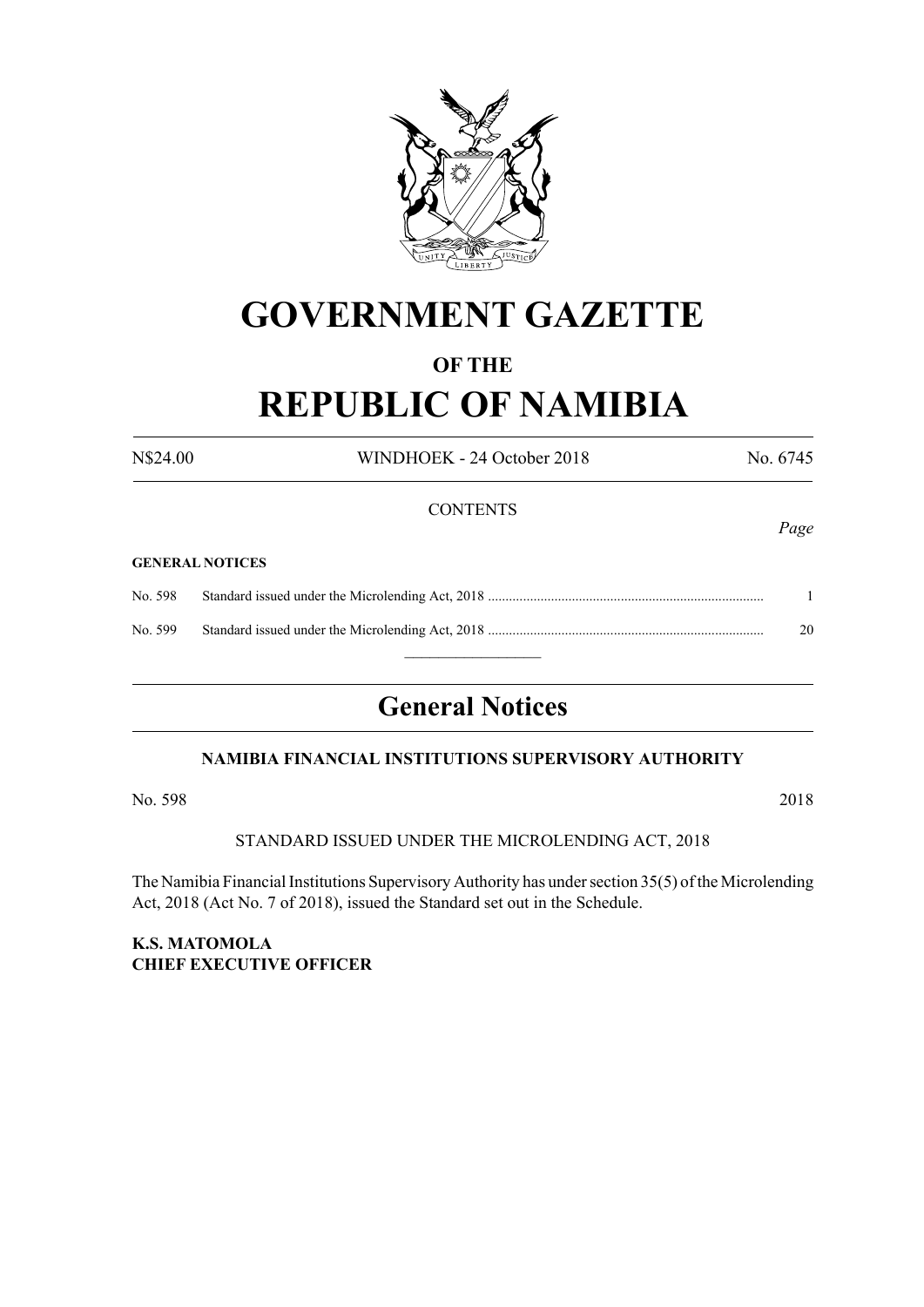## **TABLE OF CONTENTS**

## PART I INTRODUCTORY PROVISIONS

Citation Interpretation

## PART II MICROLENDING STANDARD

ML.S.1

## PART I INTRODUCTORY PROVISIONS

## (1) **Citation**

This Standard may be cited as Microlending Standard (ML.S.1).

#### (2) **Interpretation**

- (a) In this Standard "the Act" means the Microlending Act, 2018, including the regulations made thereunder, and the standards issued by NAMFISA under the Act; and
- (b) any word or expression to which a meaning has been assigned in the Act bears that meaning, unless the context indicates otherwise.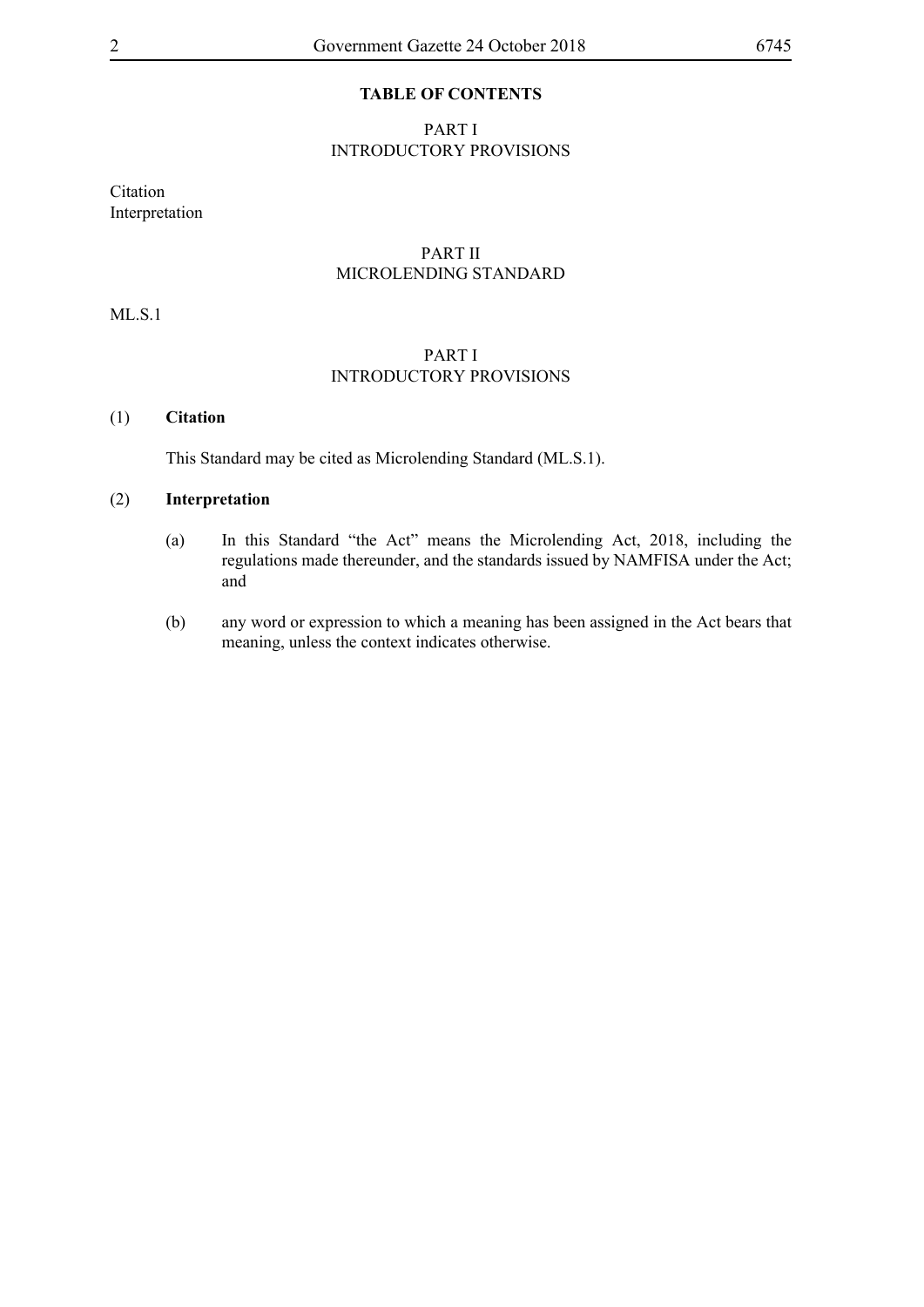## **MICROLENDING ACT, 2018**

## **THE FORM AND MANNER OF ANY APPLICATION REQUIRED TO BE MADE UNDER THE ACT**

## **ML.S.1**

*issued by NAMFISA under section 35(5) of the Microlending Act, 2018 \_\_\_\_\_\_\_\_\_\_\_\_\_\_\_\_\_\_\_\_\_\_\_\_\_\_\_\_\_\_\_\_\_\_\_\_\_\_\_\_\_\_\_\_\_\_\_\_\_\_\_\_\_\_\_\_\_\_\_\_\_\_\_\_\_\_\_\_\_\_\_\_\_\_\_\_\_\_\_*

## **1. Definitions**

- (1) In this Standard-
	- (a) "Act" means the Microlending Act, 2018, including the regulations made thereunder, and the Standards issued by NAMFISA under the Act; and
	- (b) **"NAMFISA ERS"** means the Electronic Regulatory System which facilitates communication between NAMFISA and the microlending industry.
- (2) Words and phrases defined in the Act have the same meaning in this Standard, unless the context indicates otherwise, including, without limitation, the following as defined in section 1 of the Act:
	- (a) banking institution;
	- (b) credit bureau;
	- (c) day;
	- (d) Financial Intelligence Act;
	- (e) key responsible person;
	- (f) loan agreement;
	- (g) microlender; and
	- (h) NAMFISA;
	- (i) principal officer.

## **2. Applicability**

This Standard is applicable to any person who conducts, or intends to conduct, business as a microlender in Namibia.

#### **3. Application for registration as a microlender**

- (1) Every application, in terms of section 5(1) of the Act, to NAMFISA for registration as a microlender must be made on form ApplML 5(1), as set out under Schedule 1 attached to this Standard.
- (2) The completed ApplML 5(1) form must be submitted to NAMFISA with the following documentation: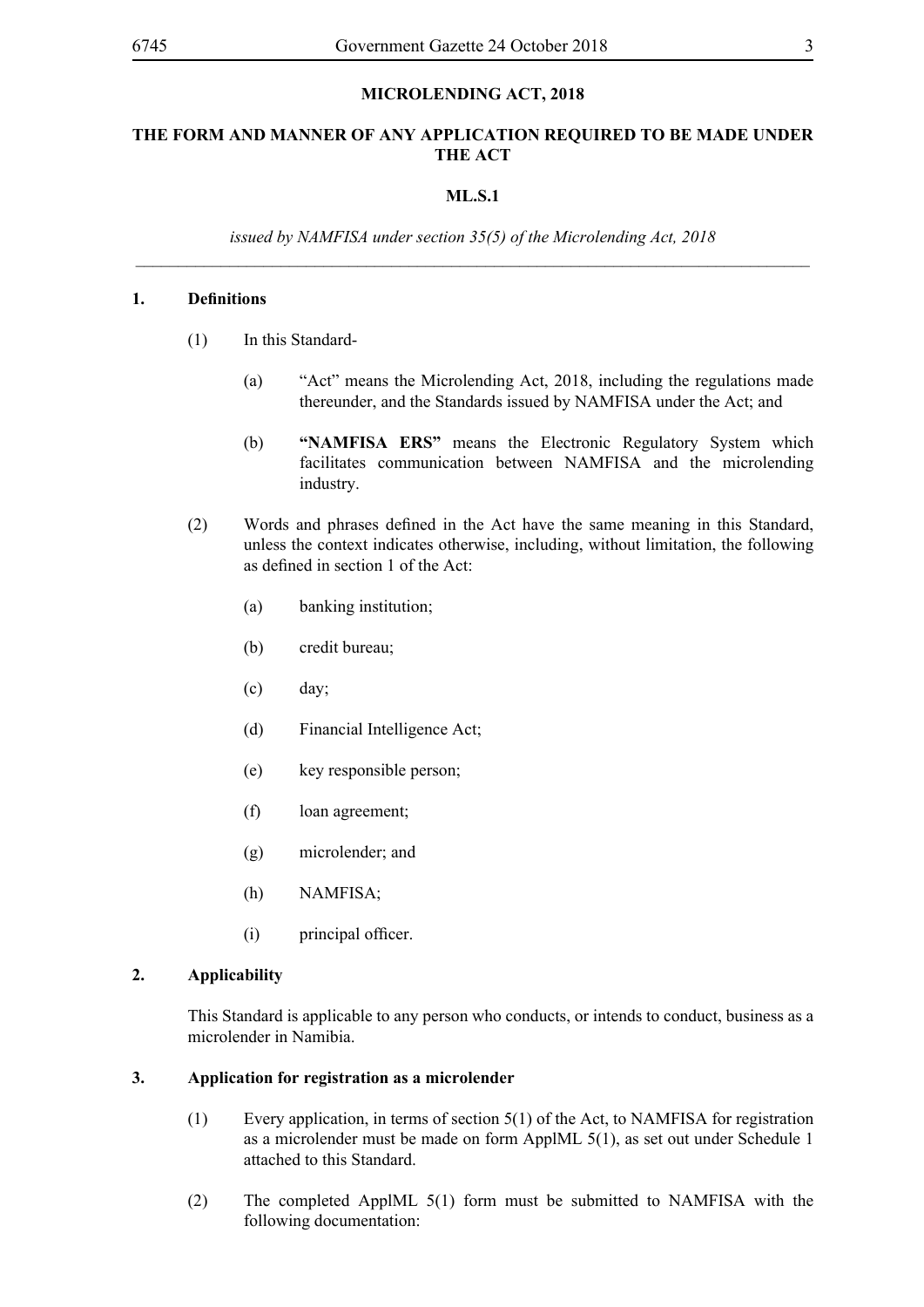- (a) a certified copy of the applicant's Income Tax registration certificate issued by the Ministry of Finance;
- (b) a certified copy of each key responsible person's certificate of conduct/crime clearance certificate, issued by such person's local police, or the receipt as proof of application thereof, and which was issued no longer than 12 months prior to the date of application to NAMFISA;
- (c) a certified copy of each key responsible person's identity document;
- (d) a copy of the updated curriculum vitae of the principal officer, a certified copy of the principal officer's educational qualifications and proof of his or her relevant experience;
- (e) proof, from a banking institution, of a bank account in the name of the applicant;
- (f) a copy of the standard written loan agreement pursuant to section 24(2) of the Act;
- $(g)$  where the applicant is a corporate entity, a certified copy of the memorandum of association and articles, or other instrument constituting or defining the constitution of the corporate entity or other foundation documents of the applicant;
- (h) proof of source of funds and the amount of start-up capital to finance the microlending business;
- (i) NAMFISA ERS nominations on the form set out under Schedule 2 attached to this Standard;
- (i) a certified copy of the appointment letter of the applicant's auditor, accounting officer or bookkeeper. The appointment letter must contain the physical registered business address and the postal address of the concerned auditor, accounting officer or bookkeeper, as well as the telephone number, fax number and e-mail address of such person;
- (k) a copy of the microlender's anti-money laundering compliance program in accordance with the Financial Intelligence Act; and
- (l) proof of payment of the non-refundable application fee of N\$2 000.00, payment of which must be made in accordance with the instructions set out under Schedule 3 attached to this Standard.
- (3) Every registered microlender must within 3 months after registration submit to NAMFISA a certified copy of the certificate of fitness and registration issued by the relevant local authority, village council, town council or municipality in respect of the premises from where the microlending business will be conducted.

## **4. Application for the change of name**

(1) Every application by a registered microlender, in terms of section 18 of the Act, to NAMFISA for the change of the name under which it is registered must be made on a form set out under Schedule 4 attached to this Standard, on the NAMFISA ERS.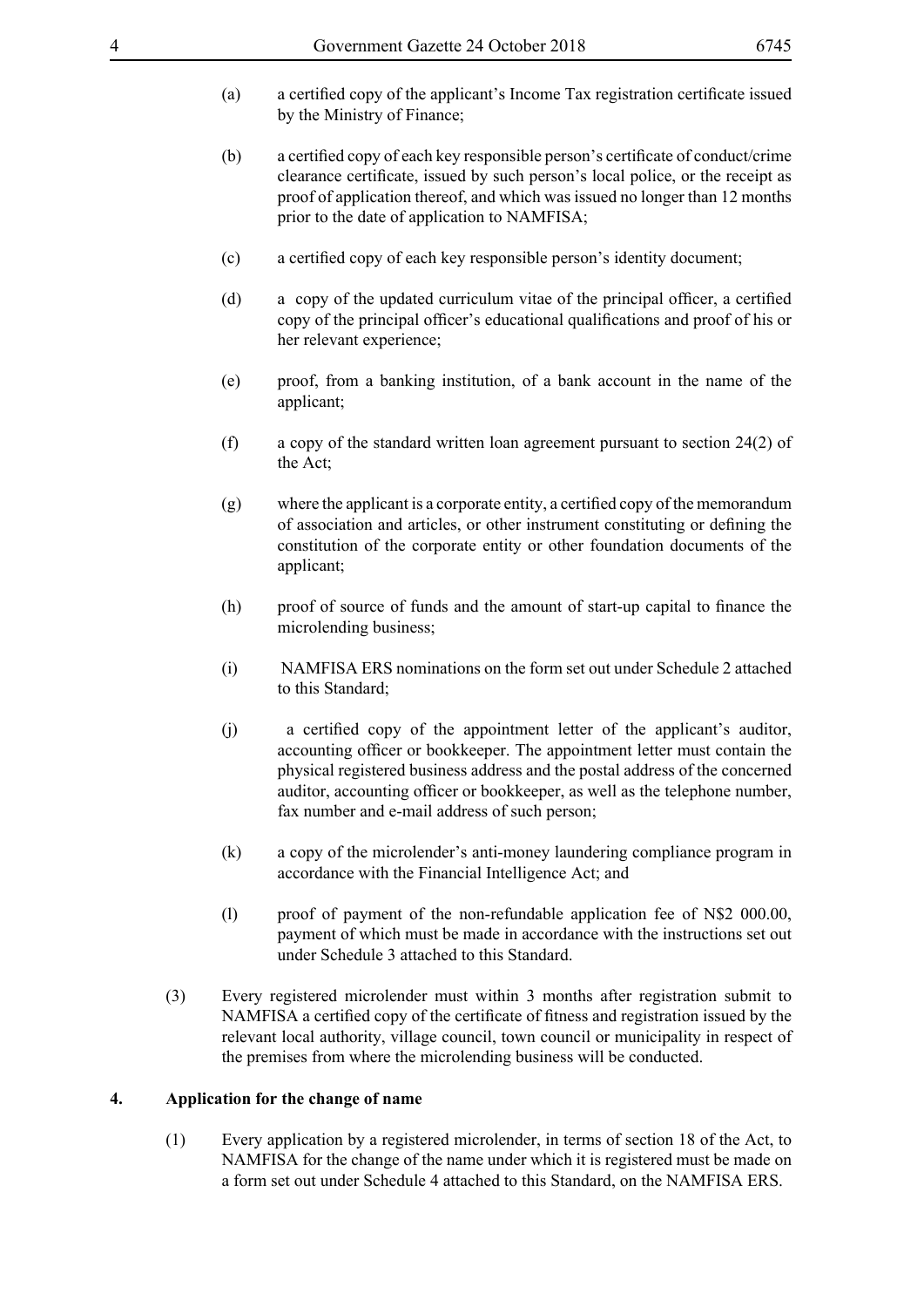- (2) The completed form must be submitted to NAMFISA together with the printed declaration of the NAMFISA ERS form which must be signed by the principal officer or any other key responsible person.
- (3) Where the applicant is a corporate entity, certified copies of the relevant amended memorandum of association and articles, or other amended instrument constituting or defining the constitution of the corporate entity or other amended foundation documents of the applicant evidencing the name change must be submitted to NAMFISA within 30 days of the approval for the change of name by NAMFISA.

#### **5. Application for purchase, amalgamation or transfer of microlending business**

- (1) Every application, in terms of section 19 of the Act, to NAMFISA for the purchase, transfer of ownership and/or amalgamation of the microlending business, must be made on a form set out under Schedule 1 attached to this Standard, on the NAMFISA ERS.
- (2) The completed form must be submitted to NAMFISA with the following documentation:
	- (a) a certified copy of the applicant's Income Tax registration certificate issued by the Ministry of Finance;
	- (b) a certified copy of each key responsible person's certificate of conduct/crime clearance certificate, issued by such person's local police, or the receipt as proof of application thereof, and which was issued no longer than 12 months prior to the date of application to NAMFISA;
	- (c) a certified copy of each new key responsible person's identity documents;
	- (d) if a new principal officer is appointed, a copy of the principal officer's updated curriculum vitae, certified copies of the principal officer's educational qualifications and proof of his or her relevant experience;
	- (e) a signed copy of the agreement for the purchase, amalgamation or transfer of the microlending business;
	- (f) proof of source of funds for the purchase of the microlending business;
	- (g) NAMFISA ERS nominations on the form set out under Schedule 2 attached to this Standard; and
	- (h) if any of the microlenders involved in the purchase, amalgamation or transfer is a corporate entity, the new or amended memorandum of association and articles, or other instrument constituting or defining the constitution of the corporate entity or other foundation documents of the corporate entity, as the case may be.

#### **6. Application to conduct other business on licensed premises**

(1) Every application by a registered microlender, in terms of section 20 of the Act, to NAMFISA for conducting other business on licensed premises must be made on a form set out under Schedule 5 attached to this Standard, on the NAMFISA ERS.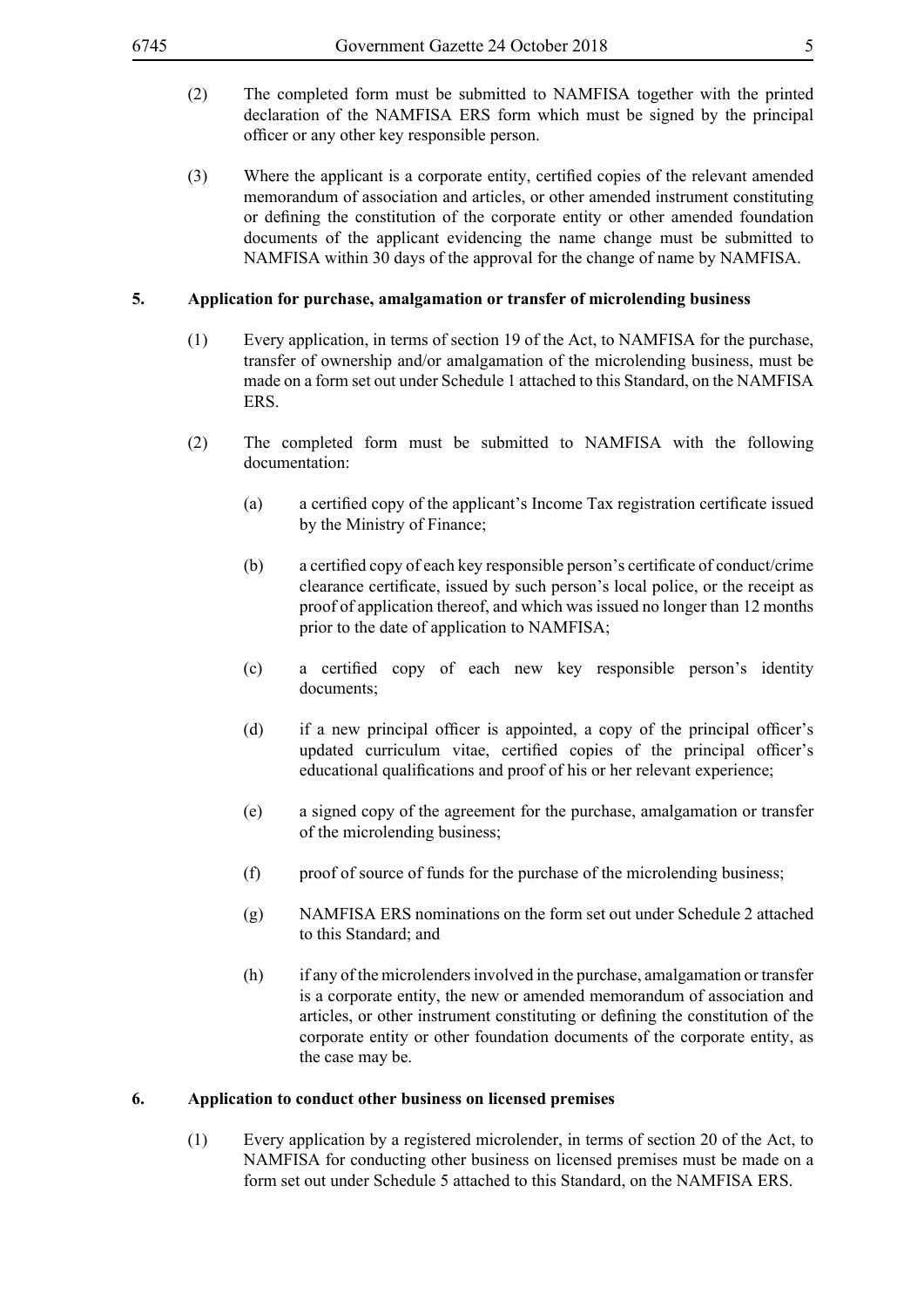- (2) The completed form must be submitted to NAMFISA with the following documentation:
	- (a) a certified copy of the memorandum of association and articles, or other instrument constituting or defining the constitution of a corporate entity or other foundation documents in respect of the separate legal entity established by the registered microlender pursuant to section 20(3) of the Act;
	- (b) a certified copy of the certificate of fitness and registration issued by the relevant local authority, village council, town council or municipality as proof that the premises is fit for the envisaged business activities to be conducted; and
	- (c) a printed declaration of the NAMFISA ERS form which must be signed by the principal officer or any other key responsible person.

## **7. Application for the opening of additional microlending branches**

- (1) Every application by a registered microlender, in terms of section 21 of the Act, to NAMFISA for the opening of an additional microlending branch must be made on the NAMFISA ERS.
- (2) The application, as referred to under (1) above, with the following information and documentation:
	- (a) proof of source of funds and the amount to be invested in the envisaged additional microlending branch;
	- (b) the city, town or village and the suburb within the city, town or village where the additional microlending branch will be located; and
	- (c) the printed declaration of the NAMFISA ERS form which must be signed by the principal officer or any other key responsible person.
- (3) The microlender must, within three months of the approval of the additional microlending branch, submit to NAMFISA a form set out under Schedule 6 attached to this Standard, on the NAMFISA ERS.
- (4) The completed form, as referred to under (3) above, must be submitted to NAMFISA with the following documentation:
	- (a) a certified copy of the certificate of fitness and registration issued by the relevant local authority, village council, town council or municipality pertaining to the additional outlet;
	- (b) a declaration that the office set-up of the additional microlending branch complies with the basic office infrastructure requirements in terms of the existence of:
		- i) electronic device (s) with subscription to a credit bureau which has been established in terms of the relevant laws;
		- ii) office tables and chairs; and
		- iii) filing system(s);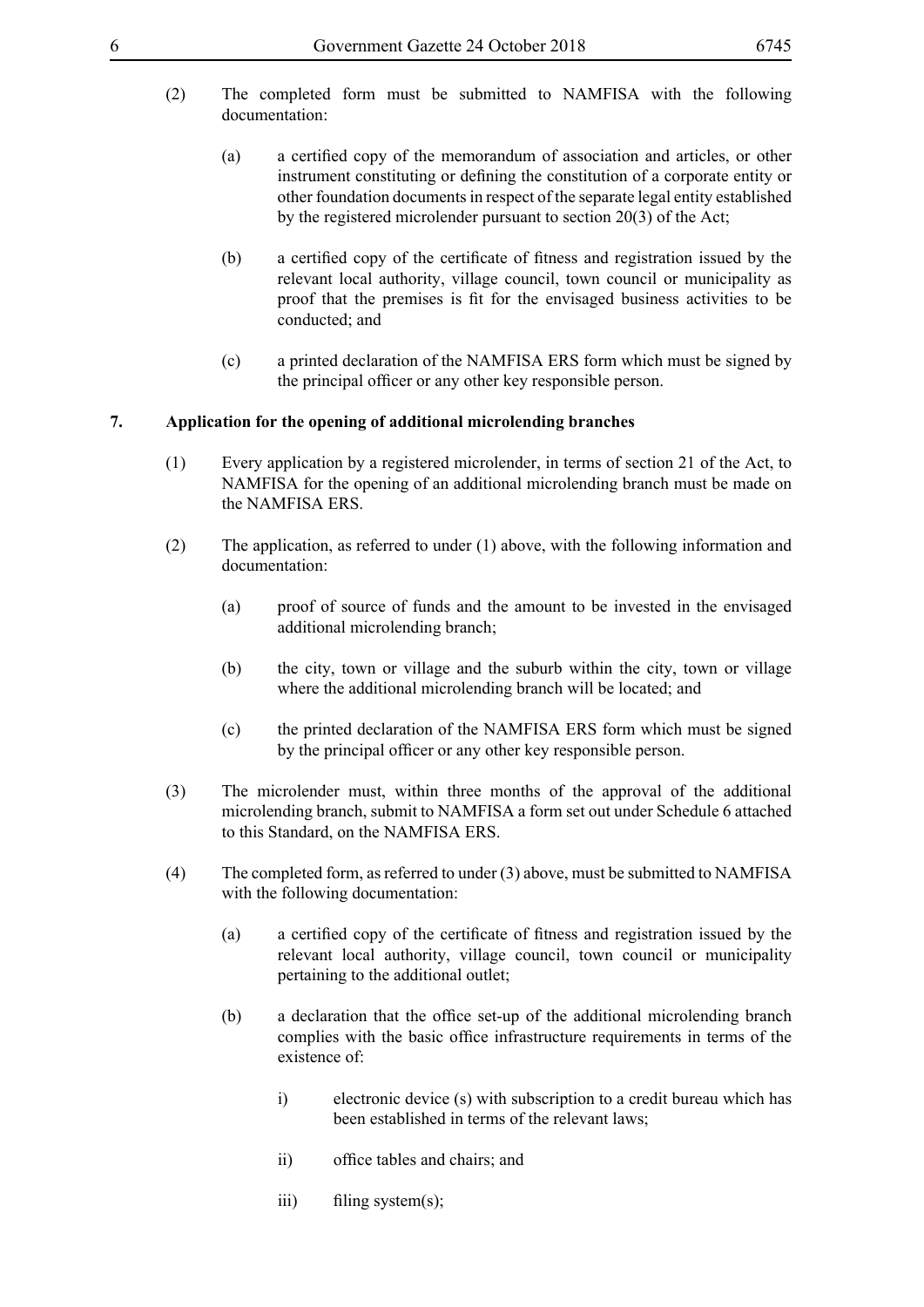- (c) a certified copy of the branch manager's identity document;
- (d) a detailed and updated curriculum vitae of the branch manager;
- (e) certified copy of the branch manager's educational qualification (minimum grade 10 certificate with computer literacy and at least two years administrative/business experience or grade 12 certificate with computer literacy and at least one year administrative/business experience or equivalent);
- (f) proof of his or her relevant experience;
- $(g)$  certified copy of the branch manager's certificate of conduct/crime clearance certificate, issued by such person's local police, or the receipt as proof of application thereof, and which was issued no longer than 12 months prior to the date of application to NAMFISA; and
- (h) the completed sections E, F and G of the form prescribed under Schedule 1.

#### **8. Manner of submitting applications**

All applications made under this Standard must be submitted to NAMFISA both manually in hard copy as well as electronically on the NAMFISA ERS.

#### **9. Additional information**

NAMFISA may require any microlender or applicant that has lodged an application in terms of any provision under this Standard, to furnish such further information and documents which NAMFISA may determine reasonably necessary in order to consider the application.

#### **SUPPORTING SCHEDULES**

The following supporting schedules are attached to and form part of this Standard:

- Schedule 1: Application for registration as a microlender/purchase/amalgamation/transfer of ownership form
- Schedule 2: NAMFISA ERS nomination form
- Schedule 3: Application fee payment instructions
- Schedule 4: Application for change of name/use of alternative name/use of shortened form or derivative of the name
- Schedule 5: Application to conduct other business on licensed premises
- Schedule 6: Additional microlending branch post-approval form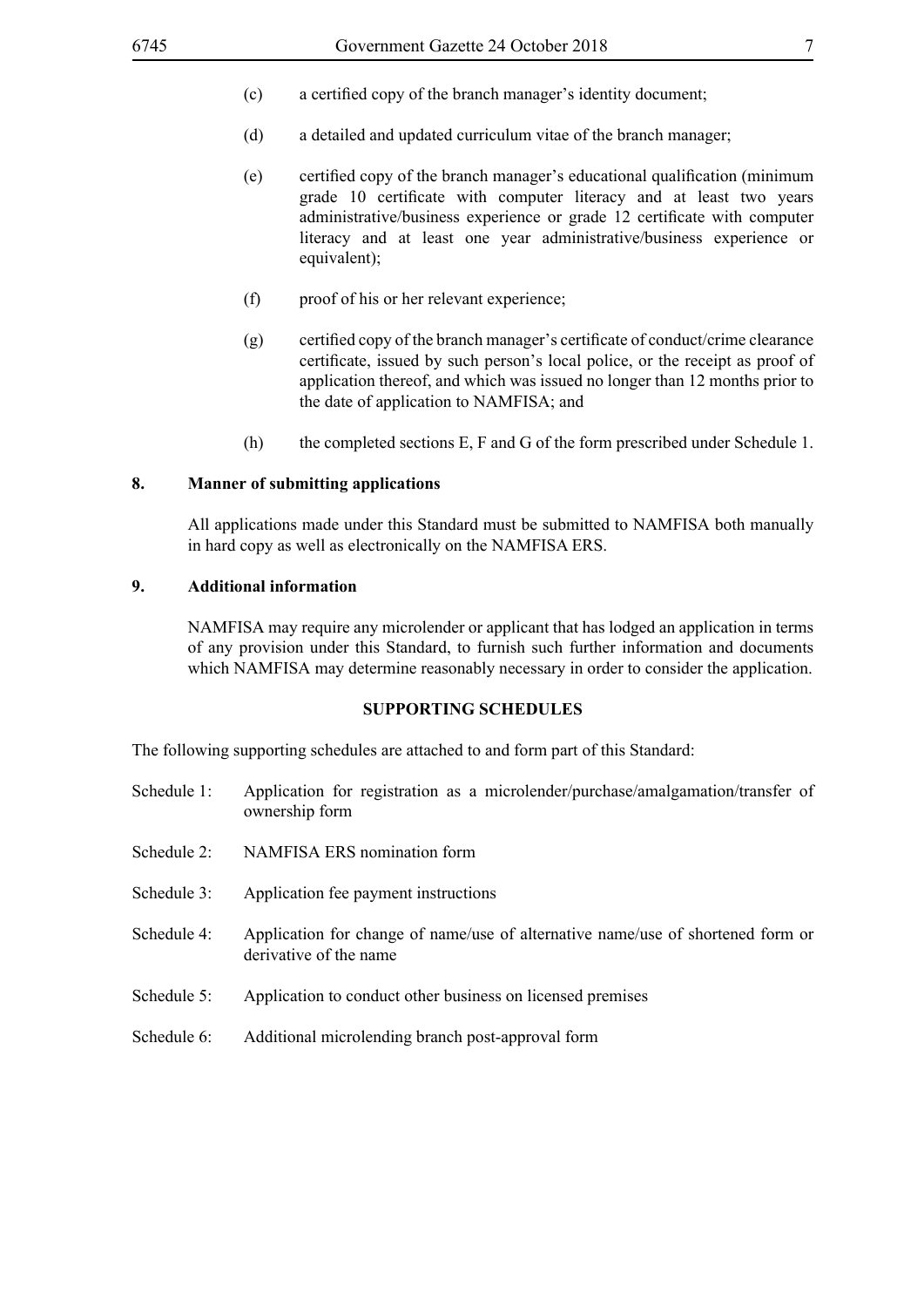## **ApplML5 (1) Registration**

## APPLICATION FOR REGISTRATION AS A MICROLENDER/PURCHASE/ AMALGAMATION/TRANSFER OF MICROLENDING BUSINESS

## **SECTION A:** WHERE THE APPLICANT IS A CORPORATE ENTITY – DETAILS OF THE CORPORATE ENTITY TO BE PROVIDED

| A.4 Corporate entity registration No.                                                                                      |
|----------------------------------------------------------------------------------------------------------------------------|
|                                                                                                                            |
| A.6 If not incorporated in Namibia please provide description of the corporate entity ___________                          |
|                                                                                                                            |
|                                                                                                                            |
|                                                                                                                            |
|                                                                                                                            |
|                                                                                                                            |
|                                                                                                                            |
|                                                                                                                            |
|                                                                                                                            |
|                                                                                                                            |
| A.15 Fax number:                                                                                                           |
| A.16 Mobile number:                                                                                                        |
| A.17 Is the entity subject to financial services regulation in a foreign country or a financial services<br>intermediary?: |
|                                                                                                                            |

A.18 If yes, which jurisdiction: \_\_\_\_\_\_\_\_\_\_\_\_\_\_\_\_\_\_\_\_\_\_\_\_\_\_\_\_\_\_\_\_\_\_\_\_\_\_\_\_\_\_\_\_\_\_\_\_\_\_\_\_\_\_ A.19 Name of foreign regulator(s): \_\_\_\_\_\_\_\_\_\_\_\_\_\_\_\_\_\_\_\_\_\_\_\_\_\_\_\_\_\_\_\_\_\_\_\_\_\_\_\_\_\_\_\_\_\_\_\_\_\_\_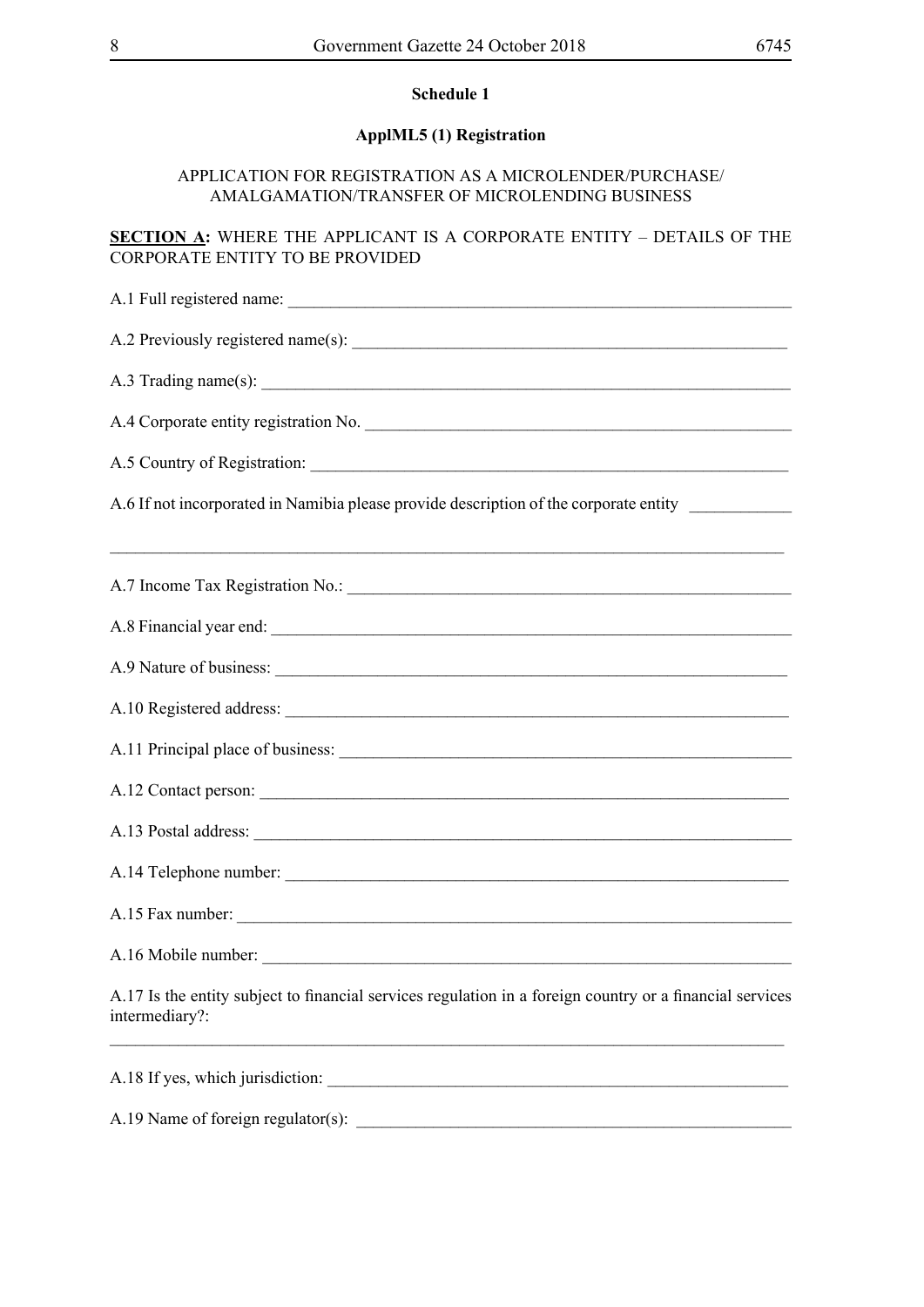## **SECTION B:** WHERE THE APPLICANT IS A CORPORATE ENTITY - (HONESTY AND INTEGRITY QUESTIONNAIRE)

## *to be provided for each shareholder (where the shareholder is a juristic person)*

If the answer to any of the questions is yes, provide full details on a separate page and attach certified documents to the form:

|                |                                                                                                                                                                                                                                                                                                                                                                                  | <b>YES</b> | N <sub>O</sub> |
|----------------|----------------------------------------------------------------------------------------------------------------------------------------------------------------------------------------------------------------------------------------------------------------------------------------------------------------------------------------------------------------------------------|------------|----------------|
| $\mathbf{1}$   | Has an adverse finding been made against the corporate entity within a period of<br>ten years preceding the date of application in any civil or criminal proceedings by<br>a court of law (whether in Namibia or elsewhere)?                                                                                                                                                     |            |                |
| $\overline{2}$ | Has the corporate entity within a period of ten years preceding the date of<br>application, been found guilty by any professional or financial services industry<br>body (whether in Namibia or elsewhere), of an act of dishonesty, negligence,<br>incompetence or mismanagement?                                                                                               |            |                |
| 3              | Has the corporate entity within a period of ten years preceding the date of<br>application, been denied membership of any body referred to in question 2 above<br>on account of an act of dishonesty negligence, incompetence or mismanagement?                                                                                                                                  |            |                |
| $\overline{4}$ | Has the corporate entity within a period of ten years preceding the date of<br>application, been found guilty by any regulatory or supervisory body (whether in<br>Namibia or elsewhere) or has an authorization to carry on business been refused,<br>suspended or withdrawn by any such body on account of an act of dishonesty,<br>negligence, incompetence or mismanagement? |            |                |
| 5              | Has the corporate entity been the subject of any investigation or disciplinary<br>proceedings by any regulatory authority (whether in Namibia or elsewhere) or<br>exchange, professional body or government body or agency?                                                                                                                                                      |            |                |
| 6              | Has the corporate entity ever been refused authorization to carry on business by<br>any regulatory body (whether in Namibia or elsewhere), or has such authorization<br>ever been suspended or revoked by any such body, because of negligence,<br>incompetence or mismanagement?                                                                                                |            |                |
| $\tau$         | Has the corporate entity ever been placed under judicial management, insolvency<br>processes or any other processes of a similar nature?                                                                                                                                                                                                                                         |            |                |
| 8              | Has the corporate entity ever been found to be liable under the Financial<br>Intelligence Act, No. 13 of 2012 (FIA), and/or the Prevention of Organized<br>Crime Act, No. 29 of 2004 and/or the Prevention and Combating of Terrorist and<br>Proliferation Activities Act, 2014 (Act No 4 of 2014) and/or any other similar<br>crime in any country?                             |            |                |
| 9              | Do you have any additional information, which should be brought to the<br>NAMFISA's attention, which may have an impact on the evaluation, by the<br>NAMFISA of your good character and integrity?                                                                                                                                                                               |            |                |

**SECTION C:** WHERE THE APPLICANT IS A CORPORATE ENTITY - SOURCE OF FUNDS AND AMOUNT OF START-UP CAPITAL:

C.1 Source of Funds: \_\_\_\_\_\_\_\_\_\_\_\_\_\_\_\_\_\_\_\_\_\_\_\_\_\_\_\_\_\_\_\_\_\_\_\_\_\_\_\_\_\_\_\_\_\_\_\_\_\_\_\_\_\_\_\_\_\_\_\_\_\_

C.2 Amount of start-up capital:

**NB: Kindly note that all source of funds must be properly and thoroughly supported with documentary evidence of how the money was earned, i.e. what activities were conducted to generate the funds.**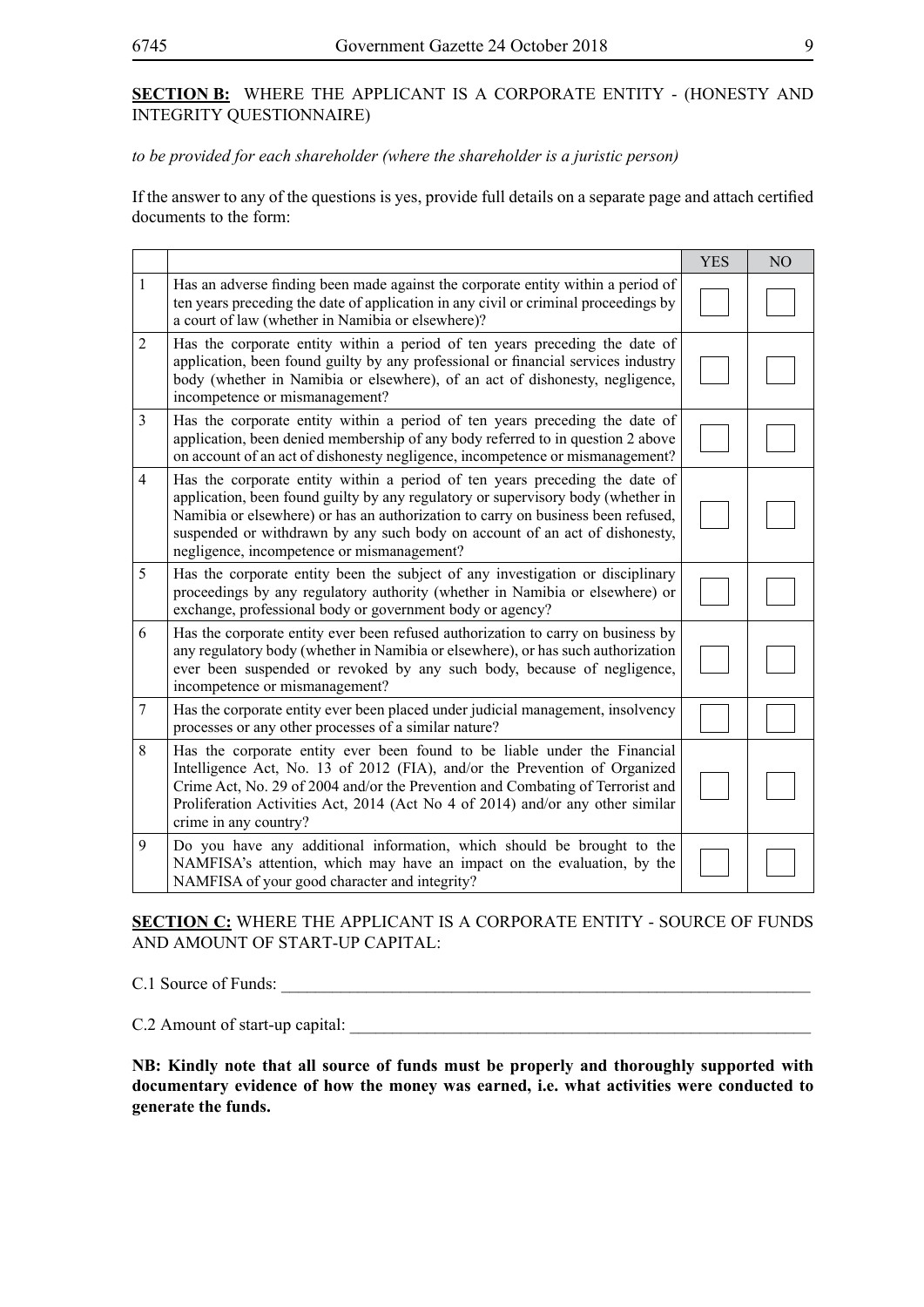## **DECLARATION BY APPLICANT WHERE THE APPLICANT IS A CORPORATE ENTITY**

| л.                                         | (full names) in my                          |
|--------------------------------------------|---------------------------------------------|
| capacity as                                | of the applicant referred to herein, hereby |
| declare under oath/affirmation as follows: |                                             |

This statement consists of \_\_\_\_\_\_\_\_\_\_\_\_\_ pages, was completed by me. The contents of this statement are true to the best of my knowledge and belief.

I undertake that, as long as I continue to be a  $\qquad \qquad$  of the entity, I will notify NAMFISA of any material changes to, or affecting the completeness or accuracy of, the information supplied to NAMFISA as soon as possible, but in any event no later than 30 days from the day that the changes come to my attention.

I know and understand the content of this declaration. I do not have objections to taking the prescribed oath/affirmation. I consider the prescribed oath/affirmation to be binding on my conscience.

## **SIGNATURE OF DEPONENT**

 $\mathcal{L}=\mathcal{L}=\mathcal{L}=\mathcal{L}=\mathcal{L}=\mathcal{L}=\mathcal{L}=\mathcal{L}=\mathcal{L}=\mathcal{L}=\mathcal{L}=\mathcal{L}=\mathcal{L}=\mathcal{L}=\mathcal{L}=\mathcal{L}=\mathcal{L}=\mathcal{L}=\mathcal{L}=\mathcal{L}=\mathcal{L}=\mathcal{L}=\mathcal{L}=\mathcal{L}=\mathcal{L}=\mathcal{L}=\mathcal{L}=\mathcal{L}=\mathcal{L}=\mathcal{L}=\mathcal{L}=\mathcal{L}=\mathcal{L}=\mathcal{L}=\mathcal{L}=\mathcal{L}=\mathcal{$ 

I hereby declare that the deponent has sworn/affirmed to and signed the declaration in my presence at on the day of  $20$  and he/she declared as follows: that the facts herein contained fall within his or her personal knowledge and that he/she understands the contents hereof; that he/she has no objection to taking the oath/affirmation; that he/ she regards the oath/affirmation as binding on her conscience.

## **COMMISSIONER OF OATH**

FULL NAMES:

\_\_\_\_\_\_\_\_\_\_\_\_\_\_\_\_\_\_\_\_\_\_\_\_\_\_\_\_\_\_\_\_\_\_\_\_\_\_\_\_\_

CAPACITY:

ADDRESS: \_\_\_\_\_\_\_\_\_\_\_\_\_\_\_\_\_\_\_\_\_\_\_\_\_\_\_\_\_\_\_\_\_\_\_\_\_\_\_\_\_\_\_\_\_\_\_\_\_\_\_\_\_\_\_\_\_\_\_\_\_\_\_\_\_\_\_\_\_

**SECTION D:** DETAILS OF EVERY NATURAL PERSON WITH AN OWNERSHIP INTEREST IN THE APPLICANT (INCLUDING SOLE PROPRIETORS AND PARTNERS IN A PARTNERSHIP)

*to be provided for each member/ shareholder/partner (natural person)*

| $D.1$ Full name(s): $\qquad \qquad$ |
|-------------------------------------|
| D.2 Previous surname(s):            |
|                                     |
| D.4 Identification No:              |
| D.5 Occupation:                     |
|                                     |
|                                     |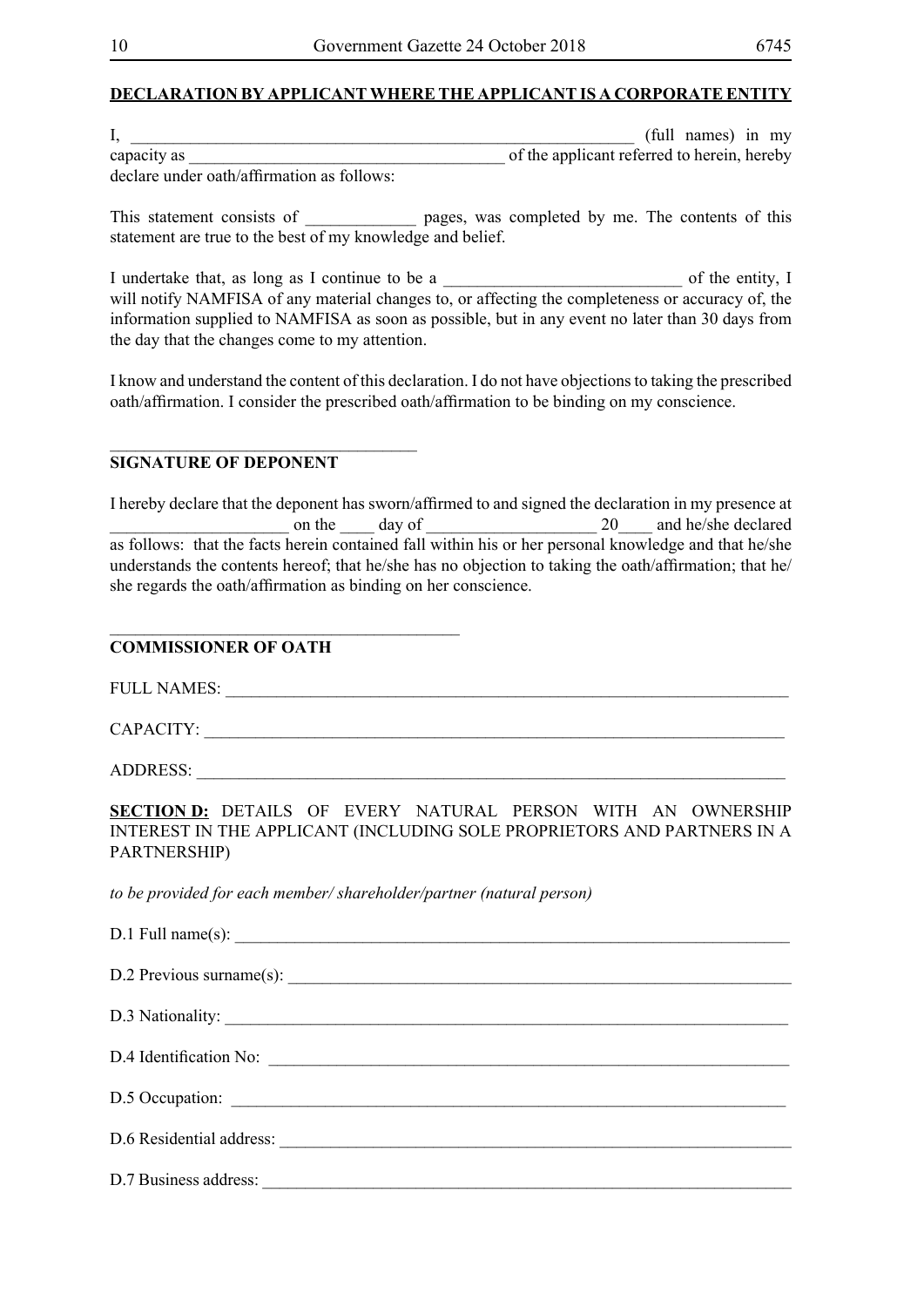| D.8  |                                                                                                                                                                            |  |  |  |  |
|------|----------------------------------------------------------------------------------------------------------------------------------------------------------------------------|--|--|--|--|
| D.9  |                                                                                                                                                                            |  |  |  |  |
| D.10 | Cell No:                                                                                                                                                                   |  |  |  |  |
| D.11 | Fax No:                                                                                                                                                                    |  |  |  |  |
|      | <b>SECTION E: PRINCIPAL OFFICER, BRANCH MANAGER AND DIRECTORS</b>                                                                                                          |  |  |  |  |
|      | to be provided for the principal officer and each branch manager and director, unless the details in<br>respect of such a person has already been provided under Section D |  |  |  |  |
|      | $E.1$ Full name(s): $\qquad \qquad$                                                                                                                                        |  |  |  |  |
|      |                                                                                                                                                                            |  |  |  |  |
|      | E.3 Nationality:                                                                                                                                                           |  |  |  |  |
|      |                                                                                                                                                                            |  |  |  |  |
|      |                                                                                                                                                                            |  |  |  |  |
|      |                                                                                                                                                                            |  |  |  |  |
|      |                                                                                                                                                                            |  |  |  |  |
|      |                                                                                                                                                                            |  |  |  |  |
|      |                                                                                                                                                                            |  |  |  |  |
|      | E.10 Telephone:                                                                                                                                                            |  |  |  |  |
|      | $E.11$ Cell No: $\qquad \qquad$                                                                                                                                            |  |  |  |  |
|      |                                                                                                                                                                            |  |  |  |  |
|      |                                                                                                                                                                            |  |  |  |  |
|      |                                                                                                                                                                            |  |  |  |  |
|      | and the control of the control of the control of the control of the control of the control of the control of the<br>E.15 Relation to Applicant:                            |  |  |  |  |

## **SECTION F:** NATURAL PERSON'S HONESTY AND INTEGRITY QUESTIONNAIRE

If the answer to any of the questions is yes, provide full details on a separate page and attach certified documents to the form: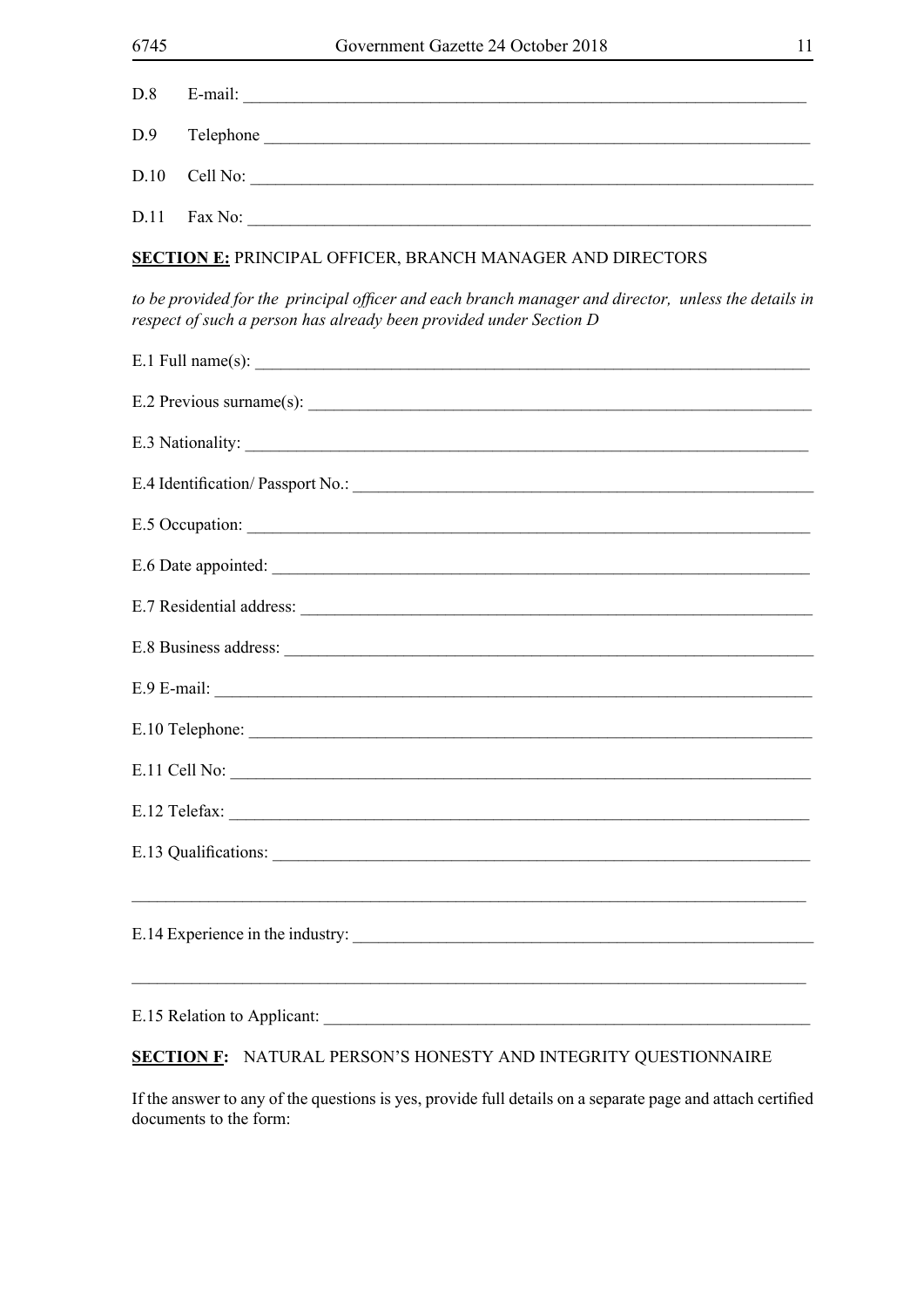|                |                                                                                                                                                                                                                                                                                                                                                                 | <b>YES</b> | N <sub>O</sub> |
|----------------|-----------------------------------------------------------------------------------------------------------------------------------------------------------------------------------------------------------------------------------------------------------------------------------------------------------------------------------------------------------------|------------|----------------|
| $\mathbf{1}$   | Has an adverse finding been made against you within a period of ten years<br>preceding the date of application in any civil or criminal proceedings by a court<br>of law (whether in Namibia or elsewhere), in which you were found to have<br>acted fraudulently, dishonestly, unprofessionally, dishonorably or in breach of a<br>fiduciary duty?             |            |                |
| 2              | Have you within a period of ten years preceding the date of application been<br>found guilty by any professional or financial services industry body (whether<br>in Namibia or elsewhere), of an act of dishonesty, negligence, incompetence or<br>mismanagement?                                                                                               |            |                |
| 3              | Have you within a period of ten years preceding the date of application been<br>denied membership of anybody referred to in question 2 above on account of an<br>act of dishonesty negligence, incompetence or mismanagement?                                                                                                                                   |            |                |
| $\overline{4}$ | Have you within a period of ten years preceding the date of application been<br>found guilty by any regulatory of supervisory body (whether in Namibia or<br>elsewhere) or has an authorization to carry on business been refused, suspended<br>or withdrawn by any such body on account of an act of dishonesty, negligence,<br>incompetence or mismanagement? |            |                |
| 5              | Have you at any time prior to the date of application been disqualified or prohibited<br>by any court of law (whether in Namibia or elsewhere) from taking part in the<br>management of any company or other statutorily created, recognized or regulated<br>body, irrespective whether such disqualification has since been lifted or not?                     |            |                |
| 6              | Have you been the subject of any investigation or disciplinary proceedings by any<br>regulatory authority (whether in Namibia, or elsewhere) or exchange, professional<br>body or government body or agency?                                                                                                                                                    |            |                |
| $\tau$         | Have you ever been refused authorization to carry on business by any regulatory<br>body (whether in Namibia or elsewhere), or has such authorization ever been<br>suspended or revoked by any such body, because of negligence, incompetence or<br>mismanagement?                                                                                               |            |                |
| 8              | Are you subject to an order of a competent court holding you to be mentally unfit<br>or disordered?                                                                                                                                                                                                                                                             |            |                |
| 9              | Have you within a period of ten years preceding the date of application<br>been removed from office on account of misconduct relating to fraud or the<br>misappropriation of money, whether in the Republic or elsewhere?                                                                                                                                       |            |                |
| 10             | Have you within a period of ten years preceding the date of application been a<br>director or member of a governing body of an entity at the time that such entity<br>has been de-registered in terms of public regulation?                                                                                                                                     |            |                |
| 11             | Have you within a period of ten years preceding the date of application received<br>a grant of amnesty or free pardon for any offence?                                                                                                                                                                                                                          |            |                |
| 12             | Has your estate ever been sequestrated?                                                                                                                                                                                                                                                                                                                         |            |                |
| 13             | Have you ever been convicted of an offence or found to be liable under the<br>Financial Intelligence Act, No. 13 of 2012 (FIA), and/or the Prevention of<br>Organized Crime Act, No. 29 of 2004 and/or the Prevention and Combating of<br>Terrorist and Proliferation Activities Act, 2014 (Act No 4 of 2014) and/or any<br>other similar crime in any country? |            |                |
| 14             | Do you have any additional information, which should be brought to NAMFISA's<br>attention, which may have an impact on the evaluation, by NAMFISA of your<br>good character and integrity?                                                                                                                                                                      |            |                |
| 15             | Have you ever been adversely listed on a Credit Bureau (whether in Namibia or<br>elsewhere)?                                                                                                                                                                                                                                                                    |            |                |
| 16             | Have you been appointed as a Principal Officer previously? If yes, provide more<br>information, i.e. duration, which company, etc.                                                                                                                                                                                                                              |            |                |
| 17             | Are you involved in other corporate entities as a Director, Shareholder, Member,<br>Trustee, etc.?                                                                                                                                                                                                                                                              |            |                |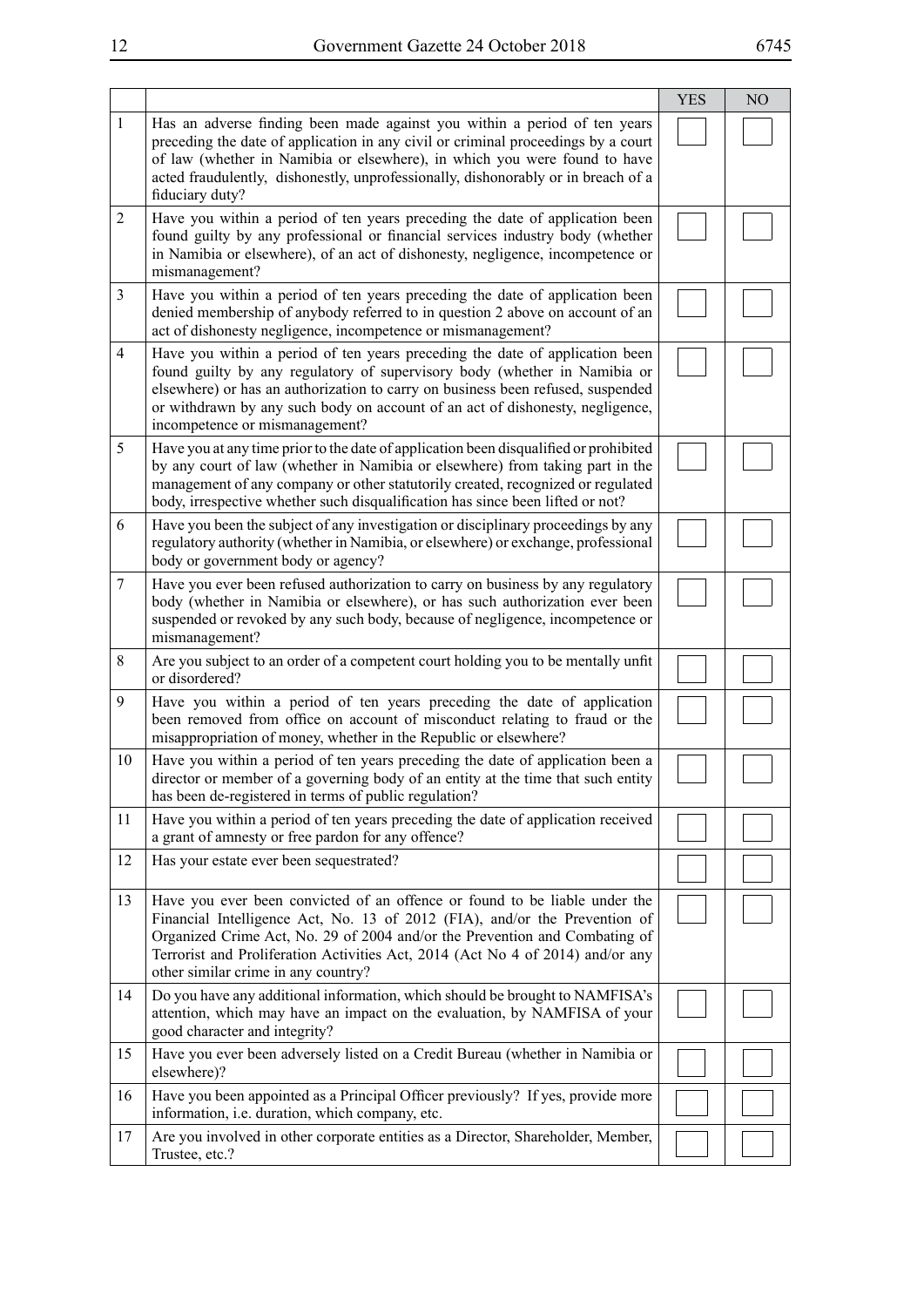## **SECTION G:** COMPETENCE OF PRINCIPAL OFFICER, BRANCH MANAGER AND **DIRECTOR**

## G.1 **Training**

| <b>Qualification</b> | Institution | Date obtained |
|----------------------|-------------|---------------|
|                      |             |               |
|                      |             |               |
|                      |             |               |

## G.2 **Experience** (complete table below):

Relevant employment history and/or experience in the industry: (To be supported with proof of relevant experience, i.e. written references from employers or from at least two clients confirming that the required period of relevant experience have been completed satisfactorily). Enclose detailed Curriculum Vitae (CV) of the Principal Officer, each Branch Manager and Director.

| <b>Position held</b> | Employer | <b>Contact Details</b> | Period |
|----------------------|----------|------------------------|--------|
|                      |          |                        |        |
|                      |          |                        |        |
|                      |          |                        |        |
|                      |          |                        |        |

## **DECLARATION**

I, the contract of the contract of the contract of the contract of the contract of the contract of the contract of the contract of the contract of the contract of the contract of the contract of the contract of the contrac declare the following:

This statement consists of **\_\_\_\_\_\_** pages, each initialed by me. The content of this statement is true and correct to the best of my knowledge and belief.

I undertake that, as long as I continue to be  $\blacksquare$ designation) of the institution, I will notify the Registrar of any material changes to, or affecting the completeness or accuracy of, the information supplied to the Registrar in this statement as soon as possible, but in any event no later than 30 days from the day that the changes come to my attention.

I know and understand the content of this declaration. I do not have objections to taking the prescribed oath/affirmation.

I consider the prescribed oath/affirmation to be binding on my conscience.

## **SIGNATURE OF DEPONENT**

\_\_\_\_\_\_\_\_\_\_\_\_\_\_\_\_\_\_\_\_\_\_\_\_\_\_\_\_\_\_\_\_\_\_

I hereby declare that the deponent has sworn/affirmed to and signed this statement in my presence at on the day of  $\frac{1}{20}$  and he/she declared as follows: that the facts herein contained fall within his or her personal knowledge and that he/she understands the contents hereof; that he/she has no objection to taking the oath/affirmation; that he/ she regards the oath/affirmation as binding on her conscience.

**COMMISSIONER OF OATH**

\_\_\_\_\_\_\_\_\_\_\_\_\_\_\_\_\_\_\_\_\_\_\_\_\_\_\_\_\_\_\_\_\_\_\_\_\_\_\_\_\_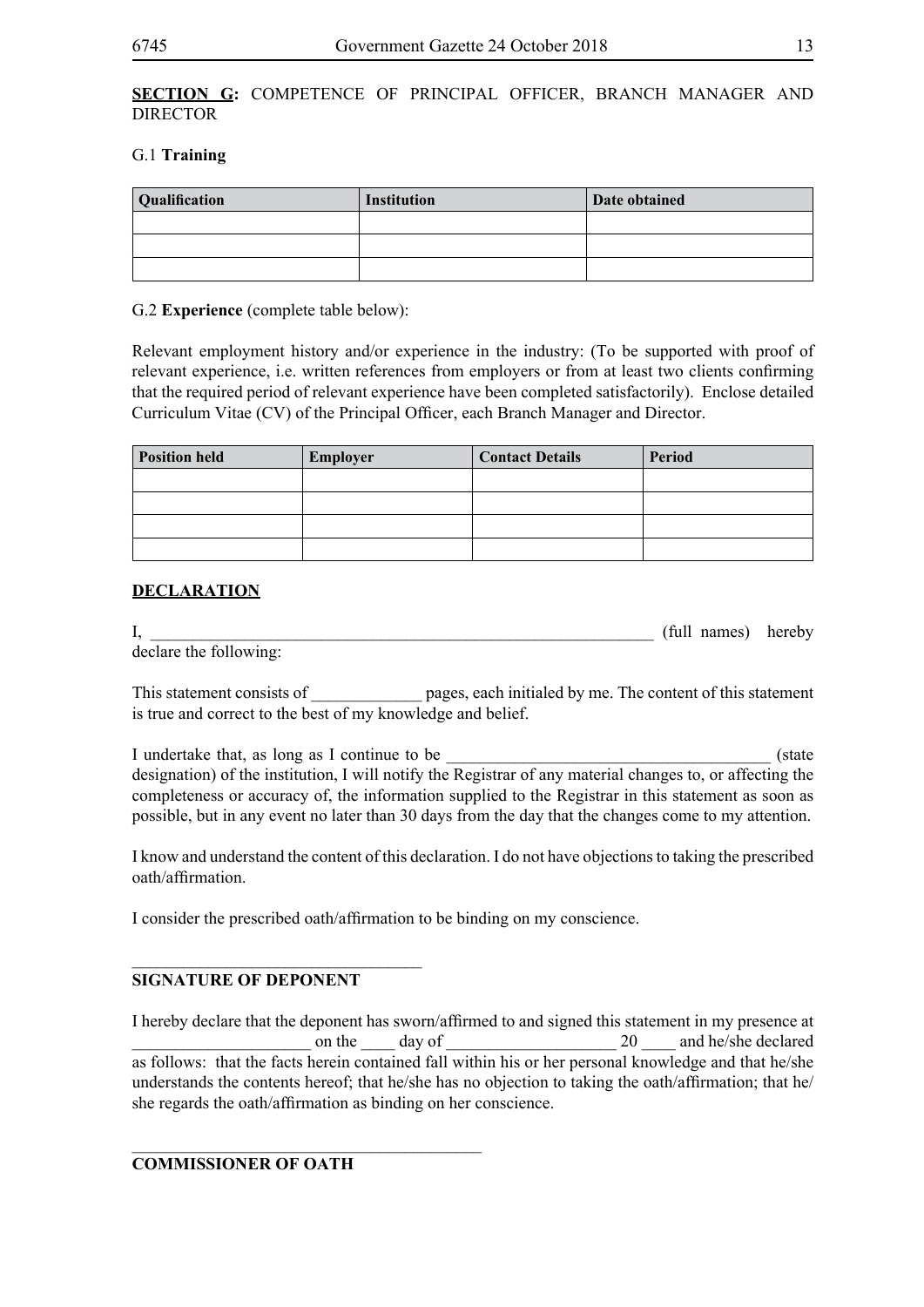FULL NAMES \_\_\_\_\_\_\_\_\_\_\_\_\_\_\_\_\_\_\_\_\_\_\_\_\_\_\_\_\_\_\_\_\_\_\_\_\_\_\_\_\_\_\_\_\_\_\_\_\_\_\_\_\_\_\_\_\_\_\_\_\_\_\_\_\_\_\_

CAPACITY \_\_\_\_\_\_\_\_\_\_\_\_\_\_\_\_\_\_\_\_\_\_\_\_\_\_\_\_\_\_\_\_\_\_\_\_\_\_\_\_\_\_\_\_\_\_\_\_\_\_\_\_\_\_\_\_\_\_\_\_\_\_\_\_\_\_\_\_\_

ADDRESS \_\_\_\_\_\_\_\_\_\_\_\_\_\_\_\_\_\_\_\_\_\_\_\_\_\_\_\_\_\_\_\_\_\_\_\_\_\_\_\_\_\_\_\_\_\_\_\_\_\_\_\_\_\_\_\_\_\_\_\_\_\_\_\_\_\_\_\_\_\_

Initialling of each page by Commissioner of Oaths and deponent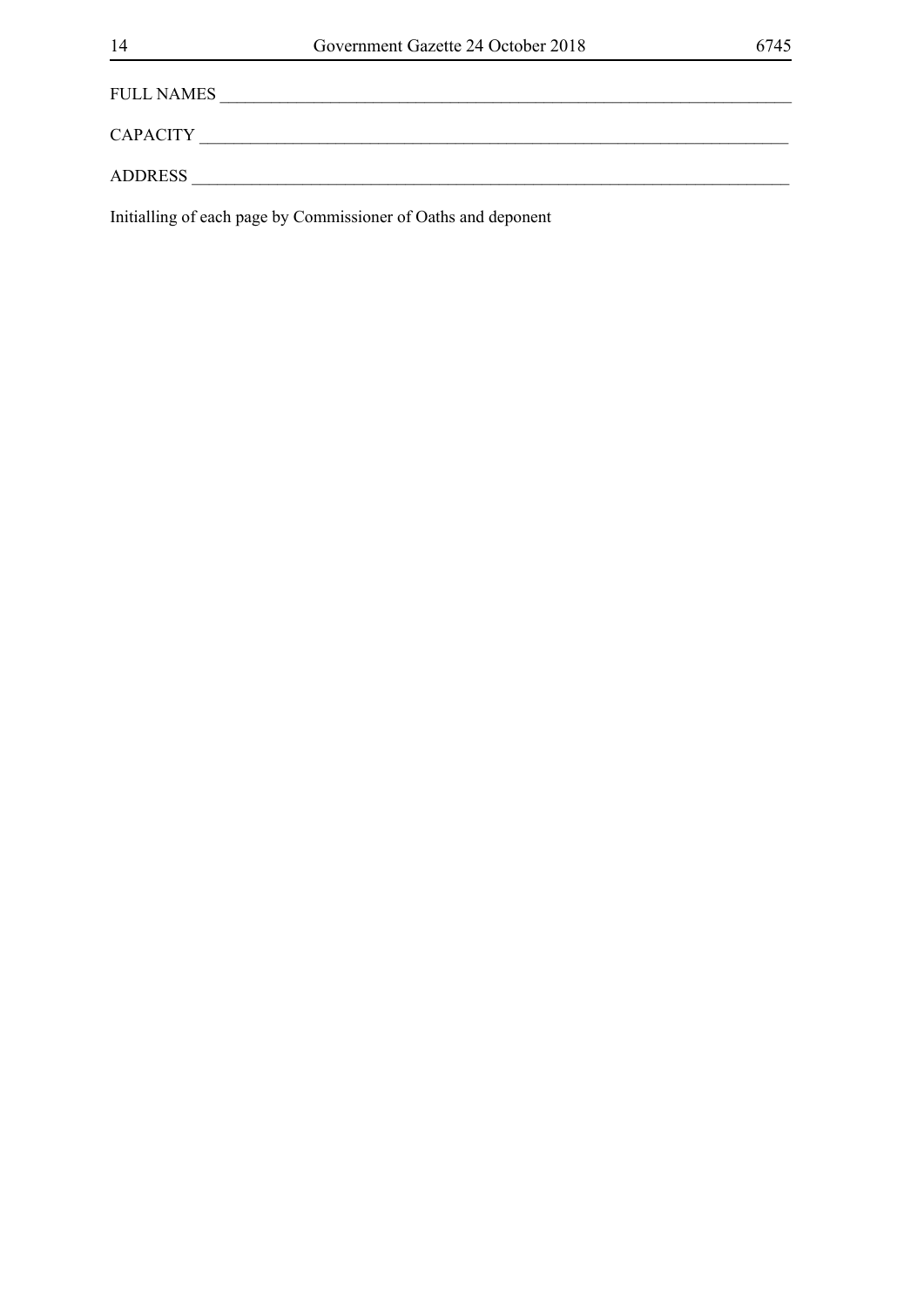## **NAMFISA ERS Nomination form**

|                                                                                           | <b>Registered name:</b>             |                                                                                          |                       |
|-------------------------------------------------------------------------------------------|-------------------------------------|------------------------------------------------------------------------------------------|-----------------------|
|                                                                                           |                                     |                                                                                          |                       |
|                                                                                           | <b>NAMFISA Registration Number:</b> |                                                                                          |                       |
|                                                                                           |                                     |                                                                                          |                       |
|                                                                                           | <b>List of ERS user nominees:</b>   |                                                                                          |                       |
|                                                                                           | <b>Name of Nominee</b>              | <b>Designation (i.e. Principal</b><br><b>Officer, Director, Member</b><br>or Owner/etc.) | <b>E-mail Address</b> |
| 1                                                                                         |                                     |                                                                                          |                       |
| 2                                                                                         |                                     |                                                                                          |                       |
| 3                                                                                         |                                     |                                                                                          |                       |
| $\overline{\mathbf{4}}$                                                                   |                                     |                                                                                          |                       |
| 5                                                                                         |                                     |                                                                                          |                       |
| 6                                                                                         |                                     |                                                                                          |                       |
| 7                                                                                         |                                     |                                                                                          |                       |
| 8                                                                                         |                                     |                                                                                          |                       |
| 9                                                                                         |                                     |                                                                                          |                       |
| 10                                                                                        |                                     |                                                                                          |                       |
| Authorised Signature (Chief Executive Officer/Managing Director/Owner/Principal Officer): |                                     |                                                                                          |                       |
| <b>Designation:</b>                                                                       |                                     |                                                                                          |                       |
| Please print name and sign below:                                                         |                                     |                                                                                          |                       |
|                                                                                           | Name (print)                        |                                                                                          |                       |
|                                                                                           | Signature                           |                                                                                          |                       |
|                                                                                           | Date                                |                                                                                          |                       |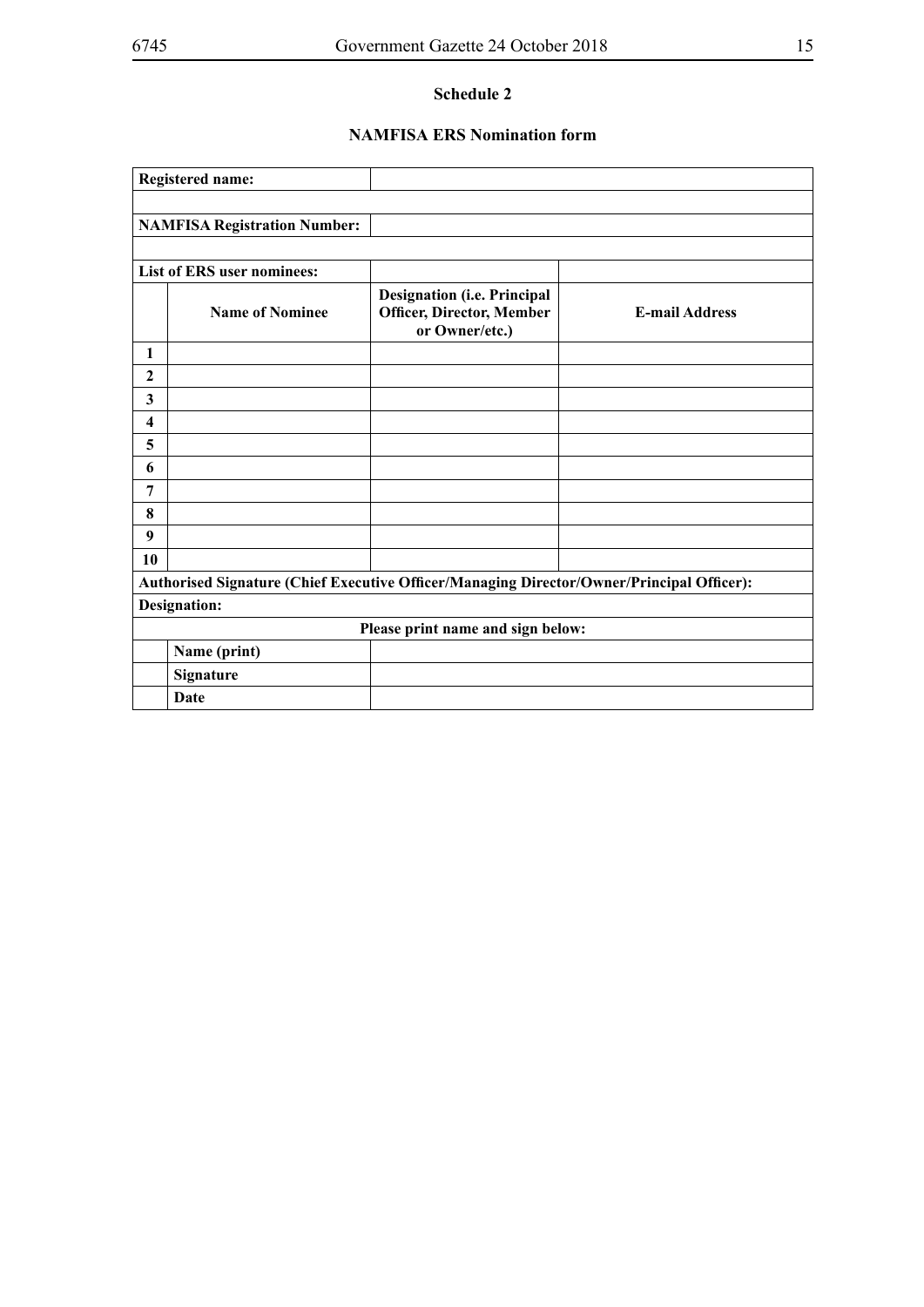## **Application fee payment instructions**

The application fee must be paid into the following bank account:

Name of Bank: Standard Bank Account name: NAMFISA Account number: 241440351 Branch: Gustav Voigts Branch Code: 082772 Reference: (Name of microlending business)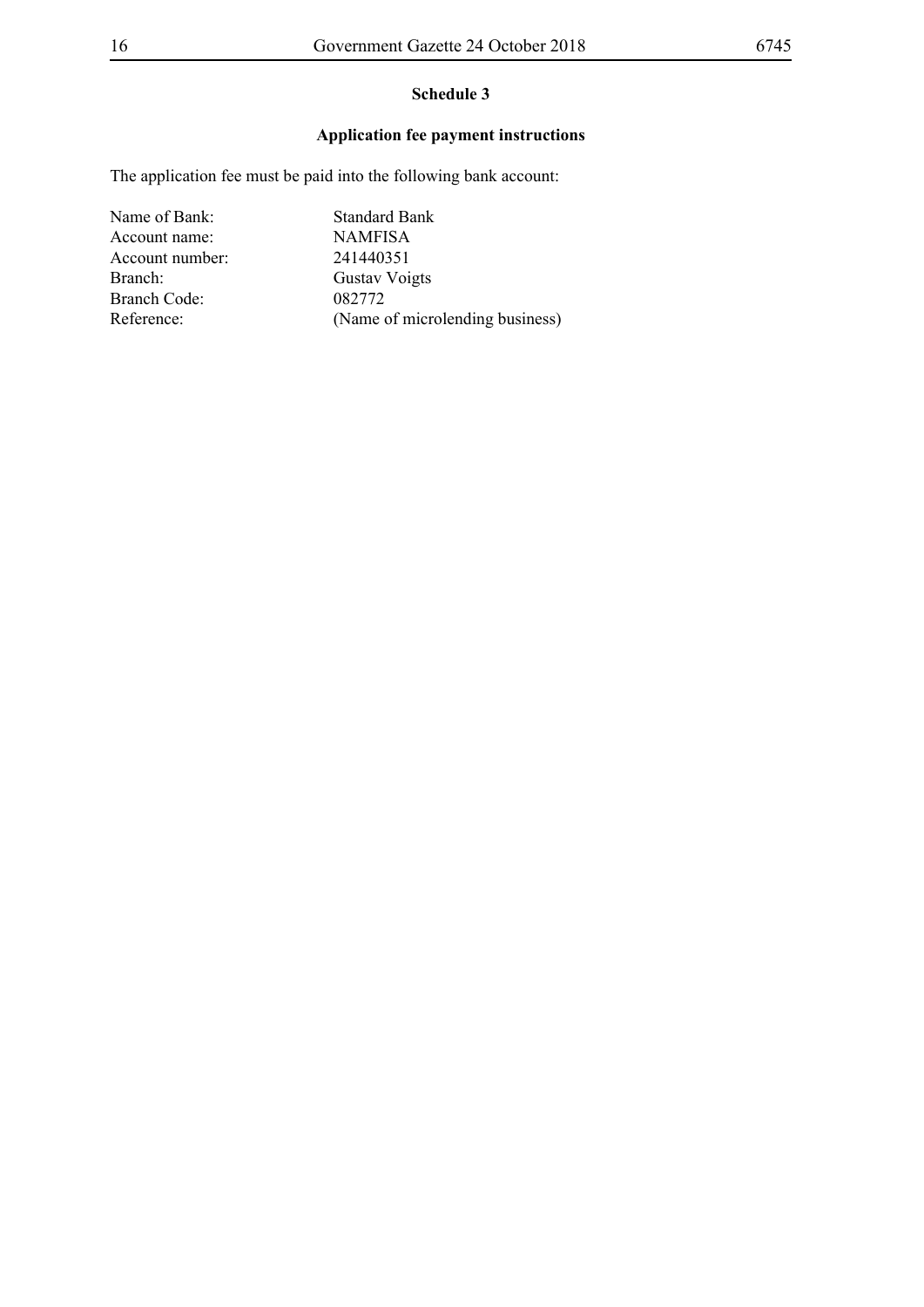## **Application for change of name/use of alternative name/use of shortened form or derivative of the name**

| Registered name:                                                                                                                                                                                                                                                                           |  |  |
|--------------------------------------------------------------------------------------------------------------------------------------------------------------------------------------------------------------------------------------------------------------------------------------------|--|--|
|                                                                                                                                                                                                                                                                                            |  |  |
| <b>NAMFISA Registration Number:</b>                                                                                                                                                                                                                                                        |  |  |
|                                                                                                                                                                                                                                                                                            |  |  |
| Proposed name:                                                                                                                                                                                                                                                                             |  |  |
|                                                                                                                                                                                                                                                                                            |  |  |
| Reason for proposed name:                                                                                                                                                                                                                                                                  |  |  |
|                                                                                                                                                                                                                                                                                            |  |  |
| Attach amended memorandum of association<br>and articles, or other instrument constituting the<br>founding documents of the applicant                                                                                                                                                      |  |  |
|                                                                                                                                                                                                                                                                                            |  |  |
| Attach Original License or, if lost, a sworn<br>declaration to that effect                                                                                                                                                                                                                 |  |  |
|                                                                                                                                                                                                                                                                                            |  |  |
|                                                                                                                                                                                                                                                                                            |  |  |
| Additional file attachments                                                                                                                                                                                                                                                                |  |  |
|                                                                                                                                                                                                                                                                                            |  |  |
| By signing this document I guarantee that all the above information is true and accurate and can be relied on<br>and that I will disclose all necessary material information that may be required by NAMFISA. I also confirm<br>that I have completed the form based on NAMFISA standards. |  |  |
| SIGNED ON BEHALF OF THE APPLICANT:                                                                                                                                                                                                                                                         |  |  |
| Name:                                                                                                                                                                                                                                                                                      |  |  |
| Capacity:                                                                                                                                                                                                                                                                                  |  |  |
| Signature:                                                                                                                                                                                                                                                                                 |  |  |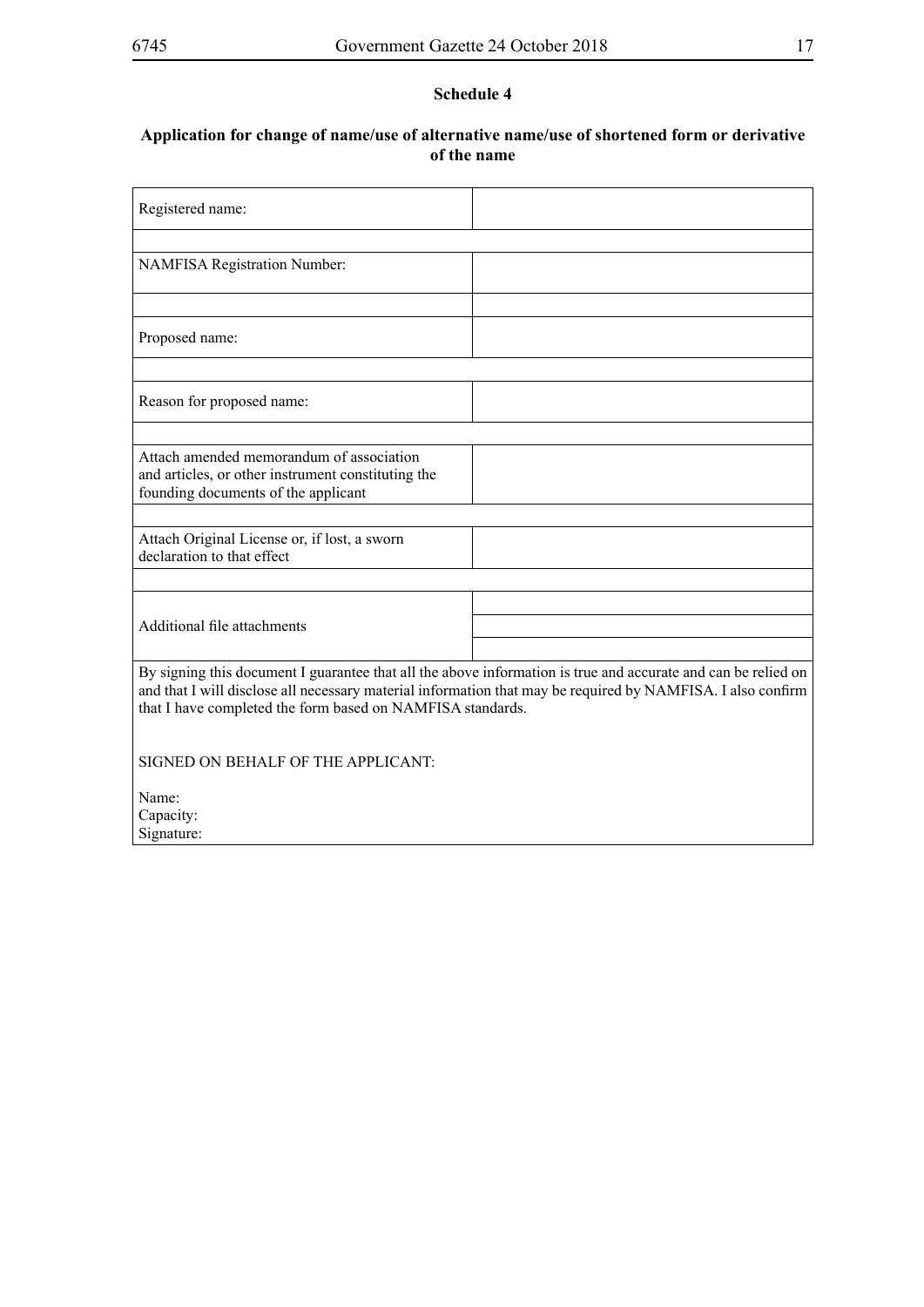## **Application to conduct other business on licensed premises**

| <b>Section A</b>                                                                                                                                                                                                                                                                           |  |  |
|--------------------------------------------------------------------------------------------------------------------------------------------------------------------------------------------------------------------------------------------------------------------------------------------|--|--|
| Registered name:                                                                                                                                                                                                                                                                           |  |  |
|                                                                                                                                                                                                                                                                                            |  |  |
| <b>NAMFISA Registration Number:</b>                                                                                                                                                                                                                                                        |  |  |
| Description of envisaged business to be conducted:                                                                                                                                                                                                                                         |  |  |
|                                                                                                                                                                                                                                                                                            |  |  |
| Reason for conducting envisaged business on same<br>premises:                                                                                                                                                                                                                              |  |  |
|                                                                                                                                                                                                                                                                                            |  |  |
| Attach certified copy of Certificate of Fitness and<br>Registration:                                                                                                                                                                                                                       |  |  |
|                                                                                                                                                                                                                                                                                            |  |  |
| <b>Attach Notification letter:</b>                                                                                                                                                                                                                                                         |  |  |
|                                                                                                                                                                                                                                                                                            |  |  |
| Additional file attachments:                                                                                                                                                                                                                                                               |  |  |
|                                                                                                                                                                                                                                                                                            |  |  |
| <b>Section B</b>                                                                                                                                                                                                                                                                           |  |  |
| By signing this document I guarantee that all the above information is true and accurate and can be relied on<br>and that I will disclose all necessary material information that may be required by NAMFISA. I also confirm<br>that I have completed the form based on NAMFISA standards. |  |  |
| SIGNED ON BEHALF OF THE APPLICANT:                                                                                                                                                                                                                                                         |  |  |
| Name:                                                                                                                                                                                                                                                                                      |  |  |
| Capacity:                                                                                                                                                                                                                                                                                  |  |  |
| Signature:                                                                                                                                                                                                                                                                                 |  |  |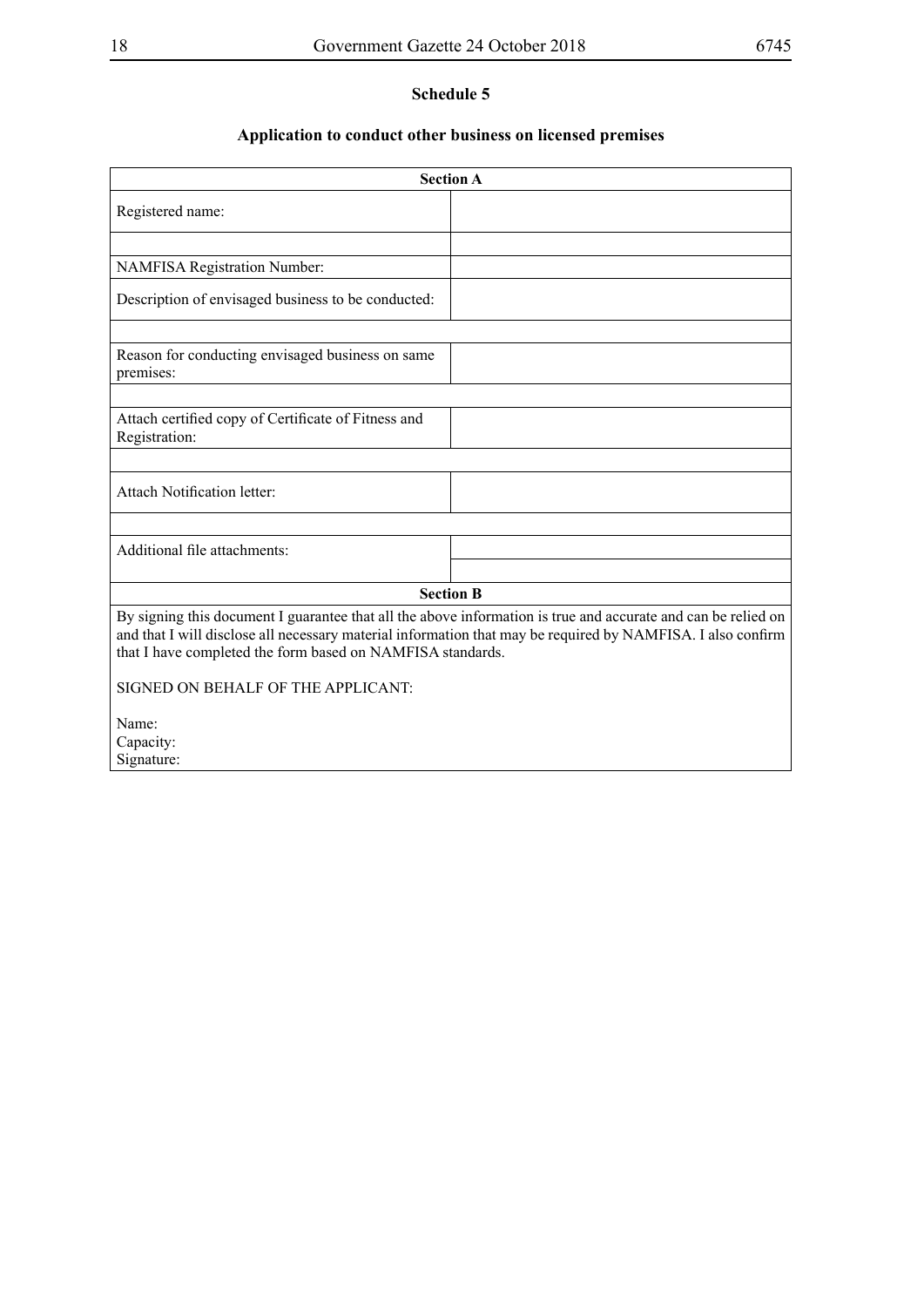## **Additional microlending branch post-approval form**

| <b>Section A</b>                                                                                                |                  |     |                            |  |
|-----------------------------------------------------------------------------------------------------------------|------------------|-----|----------------------------|--|
|                                                                                                                 |                  |     |                            |  |
| Registered name:                                                                                                |                  |     |                            |  |
|                                                                                                                 |                  |     |                            |  |
| <b>NAMFISA Registration Number:</b>                                                                             |                  |     |                            |  |
|                                                                                                                 |                  |     |                            |  |
| This section allows you to add details of the new branch:                                                       |                  |     |                            |  |
|                                                                                                                 |                  |     |                            |  |
|                                                                                                                 | Address line 1:  |     |                            |  |
| Physical Address of branch                                                                                      | Address line 2:  |     |                            |  |
|                                                                                                                 | Address line 3:  |     |                            |  |
|                                                                                                                 | Town/City:       |     |                            |  |
|                                                                                                                 | Address line 1:  |     |                            |  |
| Postal Address of branch                                                                                        | Address line 2:  |     |                            |  |
|                                                                                                                 | Address line 3:  |     |                            |  |
|                                                                                                                 | Town/City:       |     |                            |  |
| Branch Telephone Number                                                                                         |                  |     |                            |  |
| <b>Branch Fax Number</b>                                                                                        |                  |     |                            |  |
| Branch e-mail address                                                                                           |                  |     |                            |  |
|                                                                                                                 |                  |     |                            |  |
| Basic Office Infrastructure information:                                                                        |                  |     | If no, kindly add comments |  |
| a. Sufficient tables and chairs?                                                                                | Yes:             | No: |                            |  |
| b. Electronic device with subscription to a<br>registered credit bureau?                                        | Yes:             | No: |                            |  |
| c. Filing systems?                                                                                              | Yes:             | No: |                            |  |
| d. Reasonable degree of confidentiality<br>maintained at office?                                                | Yes:             | No: |                            |  |
|                                                                                                                 |                  |     |                            |  |
| 1. Attachment: Certificate of Fitness and Registration issued by Local Authority where branch is situated:      |                  |     |                            |  |
|                                                                                                                 |                  |     |                            |  |
| 2. Attachment: photos of office set-up:                                                                         |                  |     |                            |  |
|                                                                                                                 | <b>Section B</b> |     |                            |  |
|                                                                                                                 |                  |     |                            |  |
| 1. Full names of branch manager:                                                                                |                  |     |                            |  |
| 2. Identity number:                                                                                             |                  |     |                            |  |
| 2. Personal Postal address:                                                                                     |                  |     |                            |  |
| 3. Personal physical address:                                                                                   |                  |     |                            |  |
| 4. Personal telephone numbers:                                                                                  |                  |     |                            |  |
|                                                                                                                 |                  |     |                            |  |
| Attachment 1: CV                                                                                                |                  |     |                            |  |
| Attachment 2: Certified copy of ID                                                                              |                  |     |                            |  |
| Attachment 3: Certified copy of educational<br>qualifications (including highest school<br>leaving certificate) |                  |     |                            |  |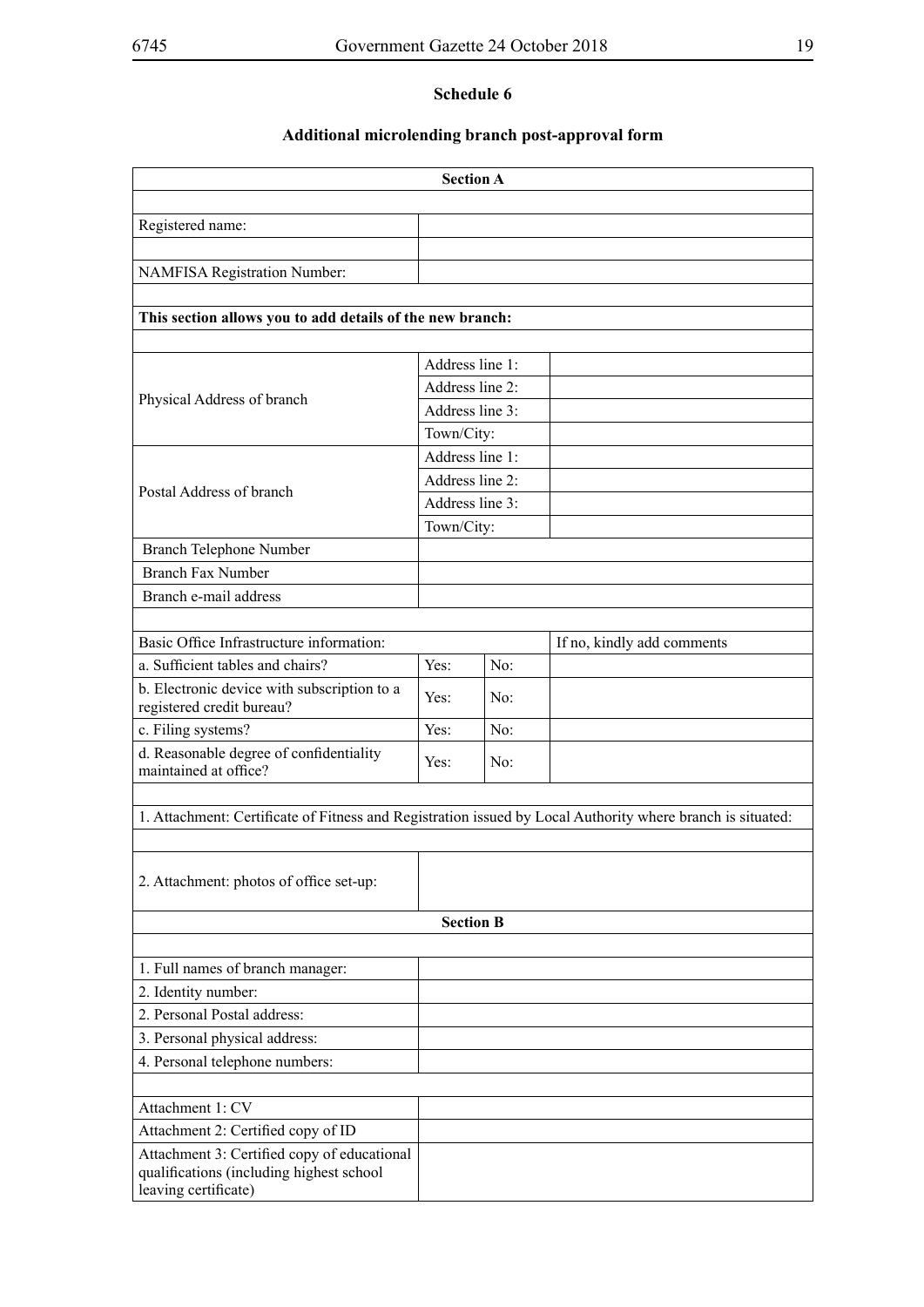| Attachment 4: Certified copy of Certificate<br>of Conduct       |                                                                                                                                                                                                                              |
|-----------------------------------------------------------------|------------------------------------------------------------------------------------------------------------------------------------------------------------------------------------------------------------------------------|
| Attachment 5: Completed Natural Persons<br><b>FAP</b> statement |                                                                                                                                                                                                                              |
| Attachment 6: Proof of relevant experience                      |                                                                                                                                                                                                                              |
|                                                                 |                                                                                                                                                                                                                              |
|                                                                 | <b>Section C</b>                                                                                                                                                                                                             |
| that I have completed the form based on NAMFISA standards.      | By signing this document I guarantee that all the above information is true and accurate and can be relied on<br>and that I will disclose all necessary material information that may be required by NAMFISA. I also confirm |
| SIGNED ON BEHALF OF THE APPLICANT:                              |                                                                                                                                                                                                                              |
| Name:                                                           |                                                                                                                                                                                                                              |
| Capacity:                                                       |                                                                                                                                                                                                                              |
| Signature:                                                      |                                                                                                                                                                                                                              |

## **NAMIBIA FINANCIAL INSTITUTIONS SUPERVISORY AUTHORITY**

 $\frac{1}{2}$ 

No. 599 2018

#### STANDARDS ISSUED UNDER THE MICROLENDING ACT, 2018

The Namibia Financial Institutions Supervisory Authority has under section 35(5) of the Microlending Act, 2018 (Act No. 7 of 2018), issued the Standards set out in the Schedule.

## **K.S. MATOMOLA CHIEF EXECUTIVE OFFICER**

#### TABLE OF CONTENTS

## PART I INTRODUCTORY PROVISIONS

Citation Interpretation

## PART II MICROLENDING STANDARDS

ML.S.2 ML.S.3 ML.S.4 ML.S.5 ML.S.6

## PART I INTRODUCTORY PROVISIONS

#### (1) **Citation**

These Standards may be cited as the Microlending Standards.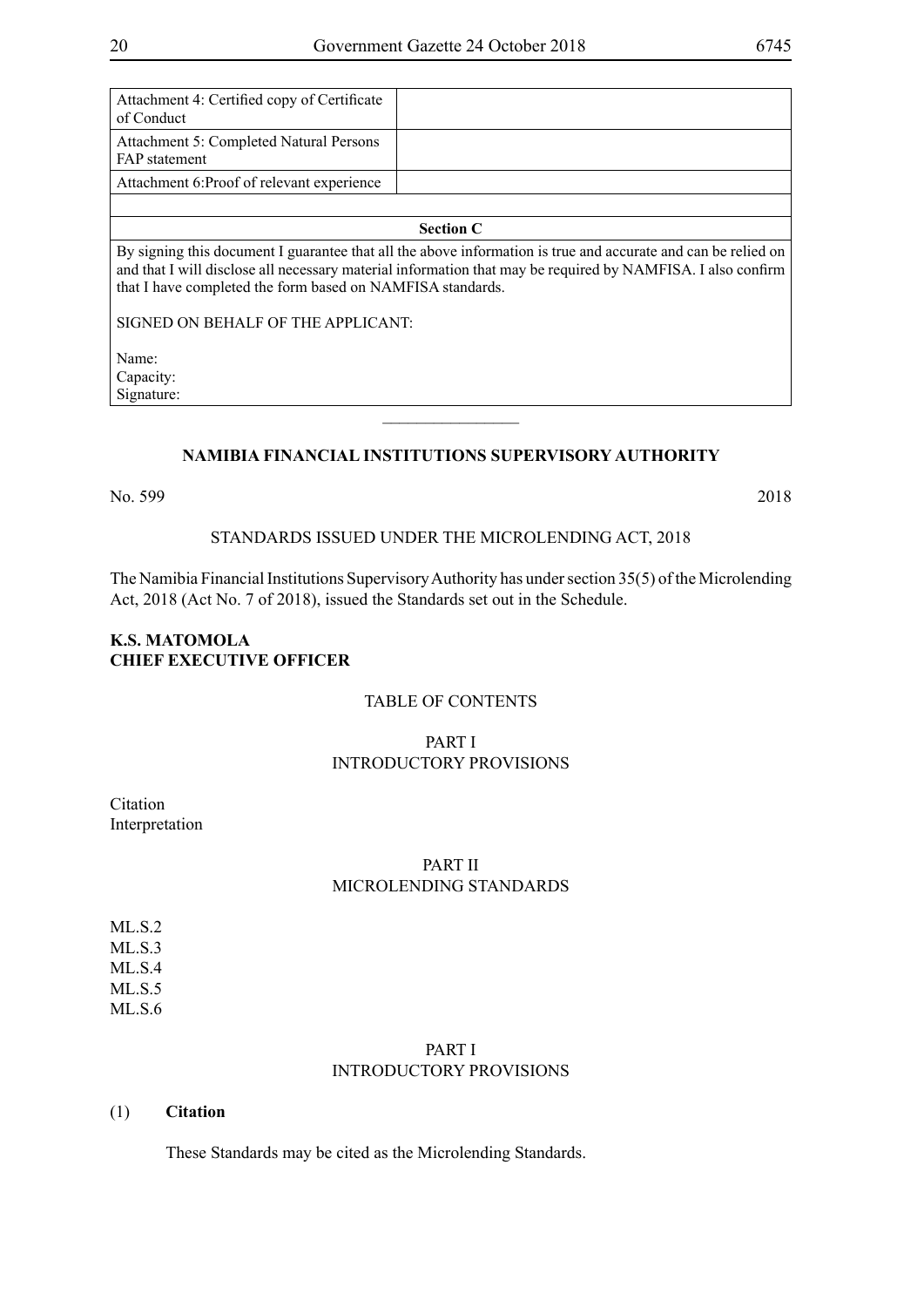#### (2) **Interpretation**

- (a) In this Standard "the Act" means the Microlending Act, 2018, including the regulations made thereunder, and the standards issued by NAMFISA under the Act; and
- (b) any word or expression to which a meaning has been assigned in the Act bears that meaning, unless the context indicates otherwise.

#### **MICROLENDING ACT, 2018**

#### **FIT AND PROPER CRITERIA FOR ANY KEY RESPONSIBLE PERSON**

#### **ML.S.2**

*issued by NAMFISA under section 35(5) of the Microlending Act, 2018 \_\_\_\_\_\_\_\_\_\_\_\_\_\_\_\_\_\_\_\_\_\_\_\_\_\_\_\_\_\_\_\_\_\_\_\_\_\_\_\_\_\_\_\_\_\_\_\_\_\_\_\_\_\_\_\_\_\_\_\_\_\_\_\_\_\_\_\_\_\_\_\_\_\_\_\_\_\_\_*

## **1. Definitions**

- (1) In this Standard, "Act" means the Microlending Act, 2018, including the regulations made thereunder, and the standards issued by NAMFISA under the Act.
- (2) Words and phrases defined in the Act have the same meaning in this Standard, unless the context indicates otherwise, including, without limitation, the following, as defined in section 1 of the Act:
	- (a) branch manager.
	- (b) credit bureau;
	- (c) Financial Intelligence Act
	- (d) key responsible person;
	- (e) microlender;
	- (f) NAMFISA;
	- (g) principal officer; and

#### **2. Applicability**

This Standard is applicable to any key responsible person.

#### **3. Fit and proper criteria for a principal officer**

- (1) Every microlender registered under the Act is required to appoint a principal officer in terms of section 14(1) of the Act.
- (2) A principal officer appointed in terms of section  $14(1)$  of the Act must
	- (a) comply with NAMFISA's fit and proper requirements for key responsible persons in terms of Schedule 1 of the Act;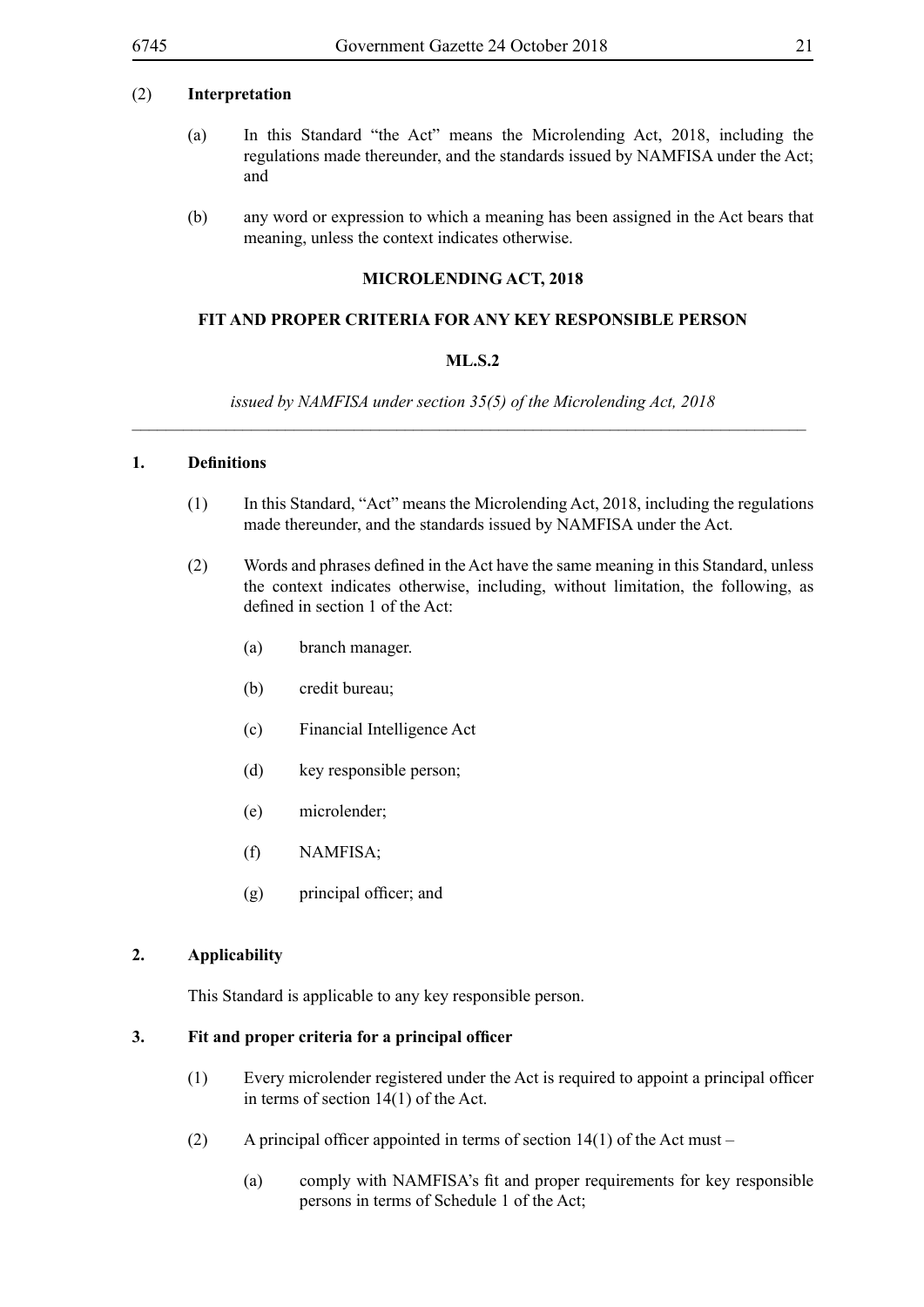- (b) be in possession of a Grade 10 certificate or equivalent qualification, be computer literate and have at least four years administrative or business experience; or
- (c) be in possession of a Grade 12 certificate or equivalent qualification, be computer literate and have at least two years administrative or business experience; and
- (d) be employed at the microlending business on a full-time basis.
- (3) In the event that a microlender, after its registration as a microlender, appoints a new principal officer, the newly appointed principal officer must -
	- (a) comply with the provisions of clause 3(2); and
	- (b) within 30 days of his or her appointment, submit the following documents to NAMFISA pursuant to section 14(6) of the Act -
		- (i) a duly completed fit and proper assessment set out under Schedule 1 attached to this Standard;
		- (ii) a certified copy of his or her Identity Document (ID) or passport;
		- (iii) his or her Curriculum Vitae  $(CV)$ ;
		- (iv) a certified copy of the certificate of conduct/crime clearance certificate, issued by the principal officer'slocal police, or a certified copy of the receipt as proof of application thereof, and which was issued no longer than 12 months prior to the date of submission to NAMFISA;
		- $(v)$  certified copies of his or her relevant qualification(s); and
		- (vi) proof of his or her relevant experience.

## **4. Fit and proper criteria for a branch manager**

- (1) Every microlender registered under the Act is required to appoint a branch manager in terms of section 21(4) of the Act.
- (2) A branch manager appointed in terms of section 21(4) of the Act must
	- (a) comply with NAMFISA's fit and proper requirements for key responsible persons in terms of Schedule 1 of the Act;
	- (b) be in possession of a Grade 10 certificate or equivalent qualification, be computer literate and have at least two years administrative or business experience; or
	- (c) be in possession of a Grade 12 certificate or equivalent qualification, be computer literate and have at least one year administrative or business experience.
- (3) Should the microlender be necessitated to, at any time, appoint a new branch manager, the newly appointed branch manager must -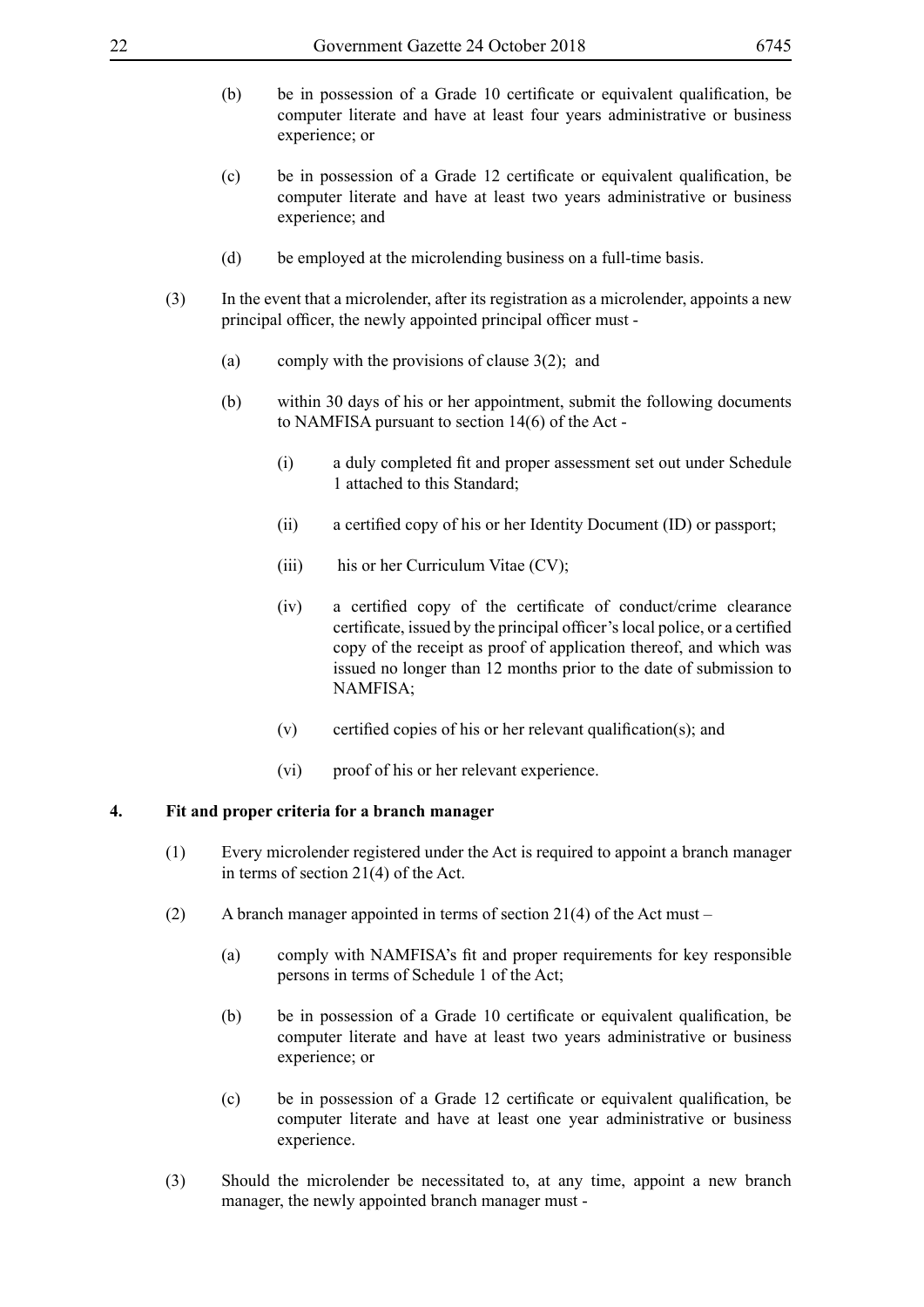- (a) comply with the provisions of clause 4(2); and
- (b) within 30 days of his or her appointment, submit the following documents to NAMFISA pursuant to section 21(5) of the Act -
	- (i) a duly completed fit and proper assessment set out under Schedule 1 attached to this Standard;
	- (ii) a certified copy of his or her Identity Document (ID) or passport;
	- (iii) his or her Curriculum Vitae (CV);
	- (iv) a certified copy of the certificate of conduct/crime clearance certificate, issued by the branch manager's local police, or the receipt as proof of application thereof, and which was issued no longer than 12 months prior to the date of submission to NAMFISA;
	- $(v)$  certified copies of his or her relevant qualification(s); and
	- (vi) proof of his or her relevant experience.

#### **5. Fit and proper criteria for directors**

- (1) A person appointed as a director by a microlender must
	- (a) comply with NAMFISA's fit and proper requirements for key responsible persons in terms of Schedule 1 of the Act;
	- (b) complete the fit and proper assessment set out in Schedule 1 attached to this Standard;
	- (c) be in possession of a Grade 12 certificate or equivalent qualification and have at least two years business experience;
	- (d) submit a certified copy of his or her Identity Document (ID) or passport;
	- (e) submit his or her Curriculum Vitae (CV);
	- (f) submit a certified copy of the certificate of conduct/crime clearance certificate, issued by the director's local police, or the receipt as proof of application thereof, and which was issued no longer than 12 months prior to the date of submission to NAMFISA;
	- $(g)$  submit certified copies of his or her relevant qualification(s); and
	- (h) submit proof of his or her relevant experience.

#### **6. Fit and proper criteria for shareholder, member, owner, legal or natural person with at least five percent ownership or decision-making role in the microlending business**

- (1) Any shareholder, member, owner, legal or natural person with at least five percent ownership or decision-making role in the microlending business must –
	- (a) comply with NAMFISA's fit and proper requirements for key responsible persons in terms of Schedule 1 of the Act;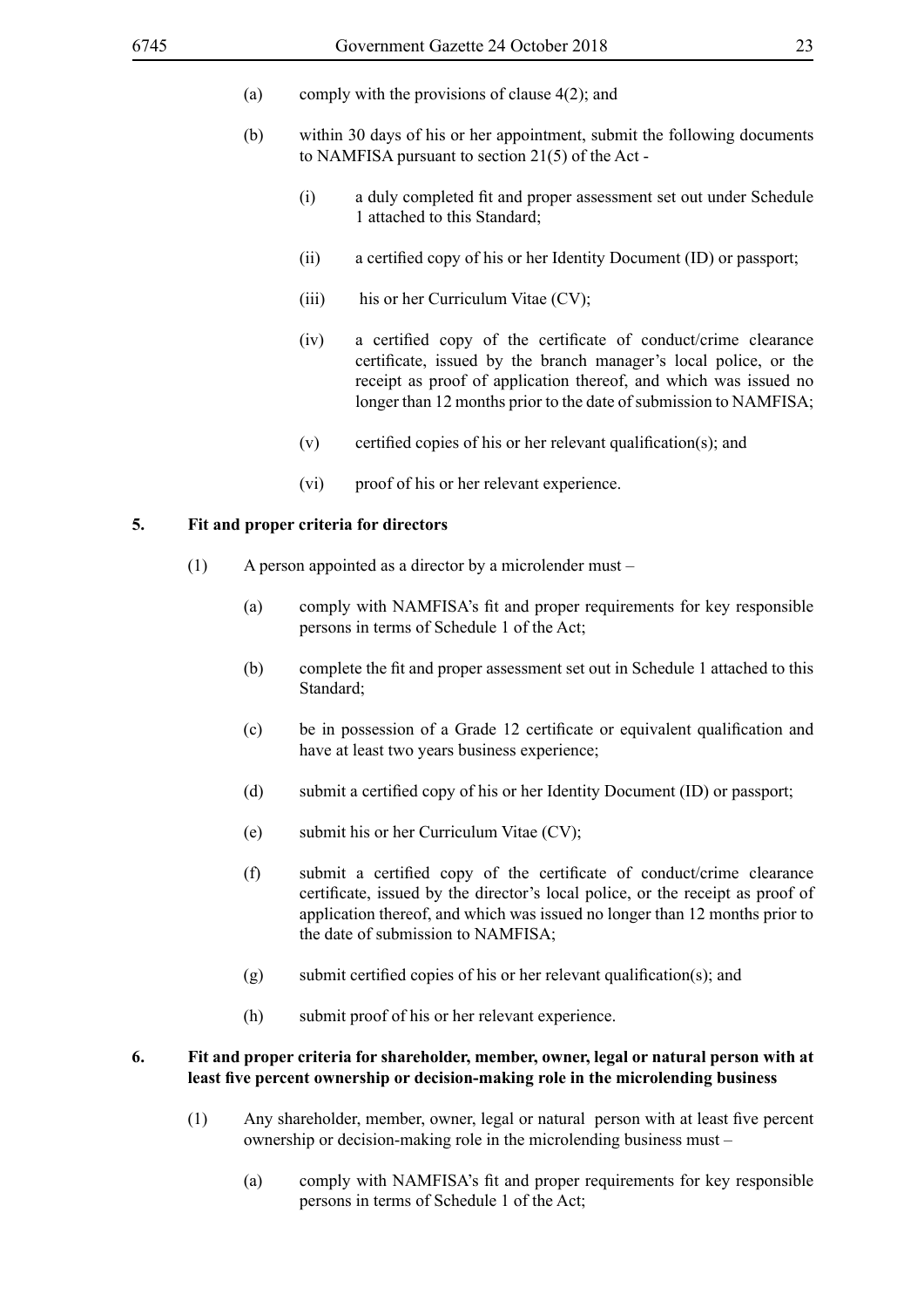- (b) complete the fit and proper assessment set out in Schedule 1 attached to this Standard:
- (c) submit a certified copy of his or her Identity Document (ID) or passport;
- (d) submit his or her Curriculum Vitae (CV); and
- (e) submit a certified copy of the certificate of conduct/crime clearance certificate, issued by such person's local police, or the receipt as proof of application thereof, and which was issued no longer than 12 months prior to the date of submission to NAMFISA.

#### **SUPPORTING SCHEDULES**

The following supporting schedule is attached to and form part of this Standard:

Schedule 1: Fit and proper assessment for a key responsible person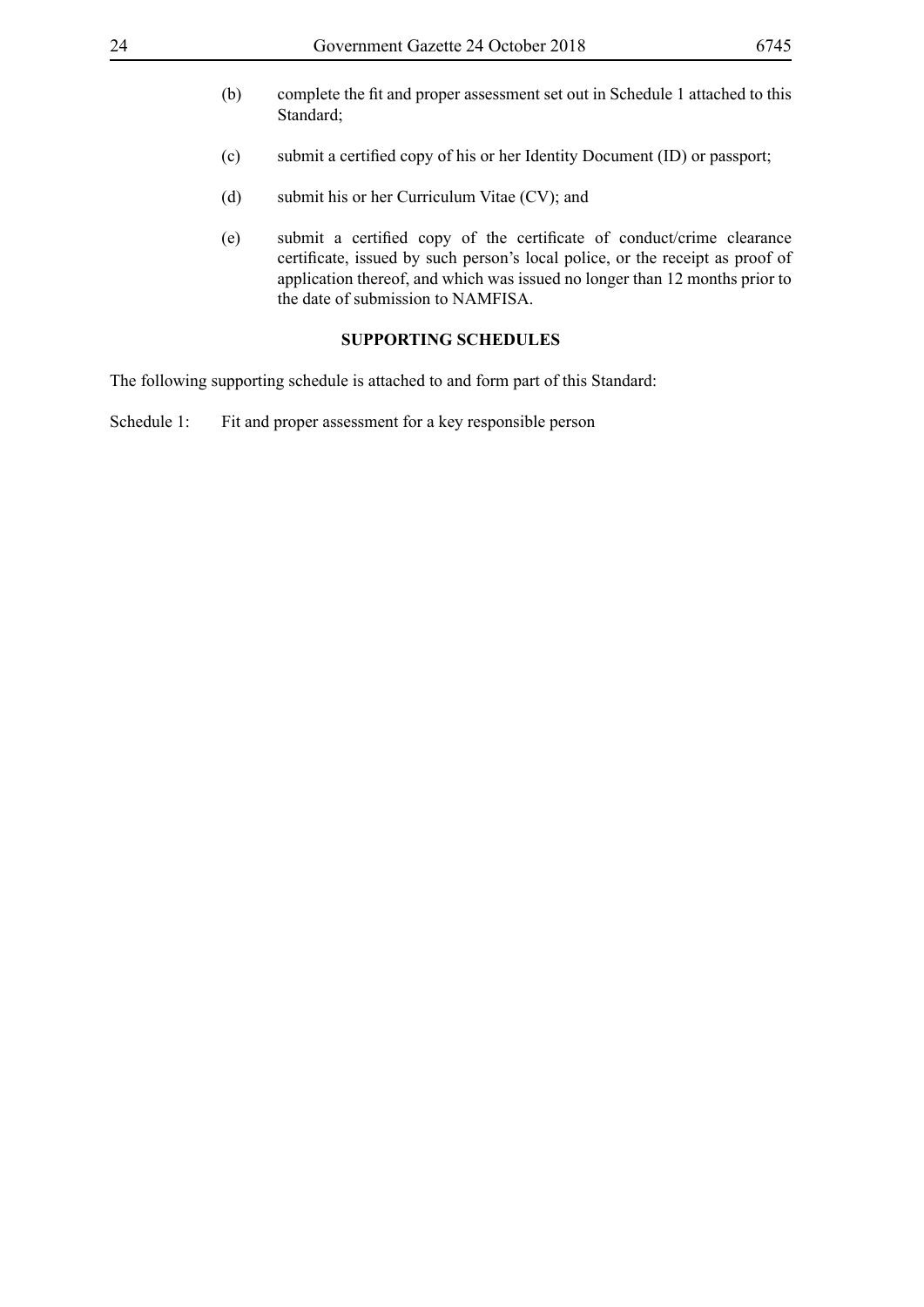## **FIT AND PROPER ASSESSMENT FOR A KEY RESPONSIBLE PERSON**

## **SECTION A:** PERSONAL INFORMATION

| A.3 Current Nationality:                                                                            |
|-----------------------------------------------------------------------------------------------------|
|                                                                                                     |
| A.5 Identification number (national identification or Passport number): ___________________________ |
| A.6 Date of Birth: 2008 Contract and the Second State of Birth:                                     |
| A.7 Place of Birth:                                                                                 |
|                                                                                                     |
|                                                                                                     |
| A.10 Telephone number:                                                                              |
| A.11 Fax number:                                                                                    |
|                                                                                                     |
|                                                                                                     |
| A. 14 Occupation:                                                                                   |
|                                                                                                     |

#### **SECTION B:** HONESTY AND INTEGRITY

If the answer to any of the questions is yes, provide full details on a separate page and attach certified documents to the form:

 $\_$ 

|   |                                                                                                                                                                                                                                                                                                                                                     | <b>YES</b> | N() |
|---|-----------------------------------------------------------------------------------------------------------------------------------------------------------------------------------------------------------------------------------------------------------------------------------------------------------------------------------------------------|------------|-----|
| 1 | Has an adverse finding been made against you within a period of ten years<br>preceding the date of application in any civil or criminal proceedings by a court<br>of law (whether in Namibia or elsewhere), in which you were found to have<br>acted fraudulently, dishonestly, unprofessionally, dishonorably or in breach of a<br>fiduciary duty? |            |     |
|   | Have you within a period of ten years preceding the date of application been<br>found guilty by any professional or financial services industry body (whether<br>in Namibia or elsewhere), of an act of dishonesty, negligence, incompetence or<br>mismanagement?                                                                                   |            |     |
| 3 | Have you within a period of ten years preceding the date of application been<br>denied membership of any body referred to in question 2 above on account of an<br>act of dishonesty negligence, incompetence or mismanagement?                                                                                                                      |            |     |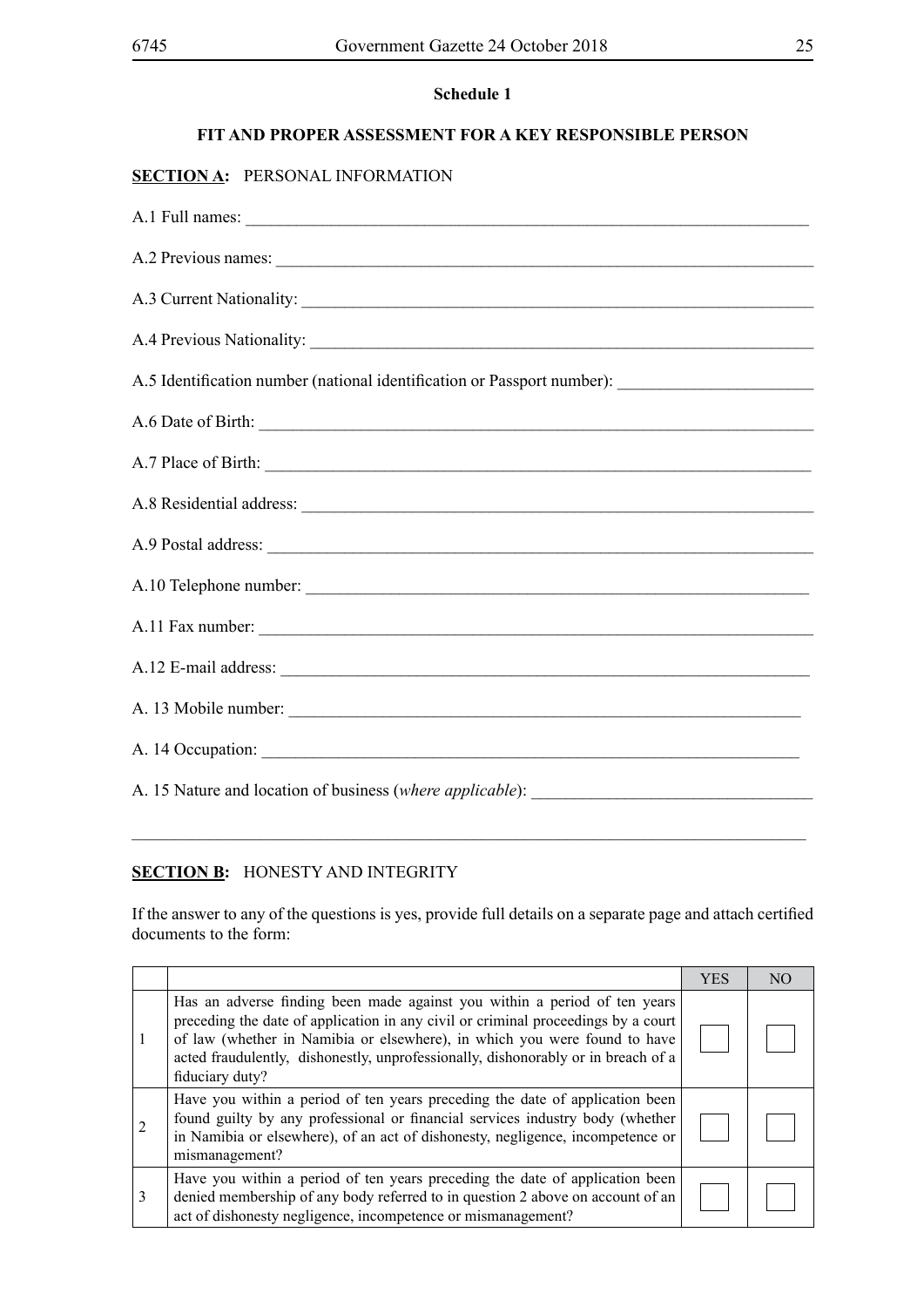| $\overline{4}$ | Have you within a period of ten years preceding the date of application been<br>found guilty by any regulatory or supervisory body (whether in Namibia or<br>elsewhere) or has an authorization to carry on business been refused, suspended<br>or withdrawn by any such body on account of an act of dishonesty, negligence,<br>incompetence or mismanagement? |  |
|----------------|-----------------------------------------------------------------------------------------------------------------------------------------------------------------------------------------------------------------------------------------------------------------------------------------------------------------------------------------------------------------|--|
| 5              | Have you at any time prior to the date of application been disqualified or prohibited<br>by any court of law (whether in Namibia or elsewhere) from taking part in the<br>management of any corporate entity or other statutorily created, recognized or<br>regulated body, irrespective whether such disqualification has since been lifted<br>or not?         |  |
| -6             | Have you been the subject of any investigation or disciplinary proceedings by any<br>regulatory authority (whether in Namibia, or elsewhere) or exchange, professional<br>body or government body or agency?                                                                                                                                                    |  |
| 7              | Have you ever been refused authorization to carry on business by any regulatory<br>body (whether in Namibia or elsewhere), or has such authorization ever been<br>suspended or revoked by any such body, because of negligence, incompetence or<br>mismanagement?                                                                                               |  |
| 8              | Are you subject to an order of a competent court holding you to be mentally unfit<br>or disordered?                                                                                                                                                                                                                                                             |  |
| 9              | Have you within a period of ten years preceding the date of application<br>been removed from office on account of misconduct relating to fraud or the<br>misappropriation of money, whether in Namibia or elsewhere?                                                                                                                                            |  |
| 10             | Have you within a period of ten years preceding the date of application been a<br>director or member of a governing body of an entity at the time that such entity<br>has been de-registered in terms of public regulation?                                                                                                                                     |  |
| 11             | Have you within a period of ten years preceding the date of application received<br>a grant of amnesty or free pardon for any offence?                                                                                                                                                                                                                          |  |
| 12             | Has your estate ever been sequestrated?                                                                                                                                                                                                                                                                                                                         |  |
| 13             | Have you ever been convicted of an offence or found to be liable under the<br>Financial Intelligence Act, No. 13 of 2012 (FIA), and/or the Prevention of<br>Organized Crime Act, No. 29 of 2004 and/or the Prevention and Combating of<br>Terrorist and Proliferation Activities Act, 2014 (Act No 4 of 2014)and/or any<br>other similar crime in any country?  |  |
| 14             | Do you have any additional information, which should be brought to NAMFISA's<br>attention, which may have an impact on the evaluation, by the Registrar of your<br>good character and integrity?                                                                                                                                                                |  |
| 15             | Have you ever been adversely listed on a Credit Bureau (whether in Namibia or<br>elsewhere)?                                                                                                                                                                                                                                                                    |  |
| 16             | Have you been appointed as a Principal Officer previously? If yes, provide more<br>information, i.e. duration, which company, etc.                                                                                                                                                                                                                              |  |
| 17             | Are you involved in other corporate entities as a Director, Shareholder, Member,<br>Trustee, etc.?                                                                                                                                                                                                                                                              |  |
| 18             | Has any entity in respect of which you were a member, shareholder, director or<br>officer and/or the Prevention of Organized Crime Act, No. 29 of 2004 and/or the<br>Prevention and Combating of Terrorist and Proliferation Activities Act, 2014 (Act<br>No. 4 of 2014) and/or any other similar crime in any country?                                         |  |

## **SECTION C: COMPETENCE**

## C.1 **Training**

| <b>Qualification</b> | Institution | Date obtained |
|----------------------|-------------|---------------|
|                      |             |               |
|                      |             |               |
|                      |             |               |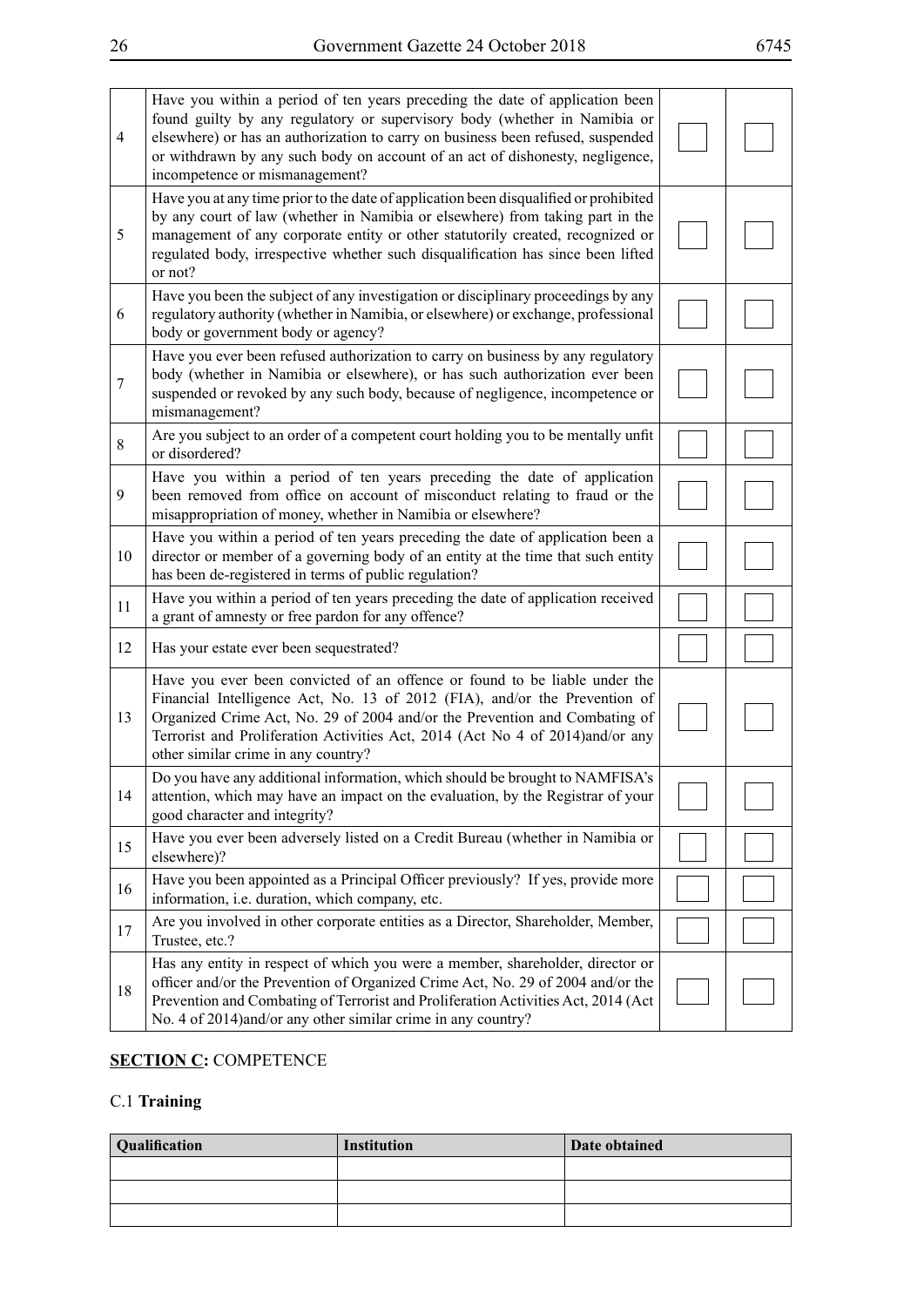## C.2 **Experience** (complete table below):

Relevant employment history and/or experience in the industry: to be supported with written references from employers or from at least two clients confirming that the required period of relevant experience have been completed satisfactorily. Enclose detailed Curriculum Vitae (CV) of the key responsible person.

| <b>Position held</b> | Employer | <b>Contact Details</b> | Period |
|----------------------|----------|------------------------|--------|
|                      |          |                        |        |
|                      |          |                        |        |
|                      |          |                        |        |
|                      |          |                        |        |

## **DECLARATION BY THE KEY RESPONSIBLE PERSON**

I, the contract of the contract of the contract of the contract of the contract of the contract of the contract of the contract of the contract of the contract of the contract of the contract of the contract of the contrac declare the following:

This statement consists of \_\_\_\_\_\_\_\_\_\_\_\_\_\_ pages, each initialed by me. The content of this statement is true and correct to the best of my knowledge and belief.

I undertake that, as long as I continue to be a key responsible person of

\_\_\_\_\_\_\_\_\_\_\_\_\_\_ (name of microlender), I will notify the Registrar of any material changes to, or affecting the completeness or accuracy of, the information supplied to the Registrar in this statement as soon as possible, but in any event no later than 30 days from the day that the changes come to my attention.

I know and understand the content of this declaration. I do not have objections to taking the prescribed oath/affirmation. I consider the prescribed oath/affirmation to be binding on my conscience.

## **SIGNATURE OF DEPONENT**

\_\_\_\_\_\_\_\_\_\_\_\_\_\_\_\_\_\_\_\_\_\_\_\_\_\_\_\_\_\_\_\_\_\_\_\_

\_\_\_\_\_\_\_\_\_\_\_\_\_\_\_\_\_\_\_\_\_\_\_\_\_\_\_\_\_\_\_\_\_\_\_\_\_\_\_\_\_

I hereby declare that the deponent has sworn to and signed this statement in my presence at on the day of  $\frac{20}{\frac{1}{20}}$  and he/she declared as follows: that the facts herein contained fall within his/her personal knowledge and that he/she understands the contents hereof; that he/she has no objection to taking the oath/affirmation; that he/ she regards the oath/affirmation as binding on his/her conscience.

## **COMMISSIONER OF OATHS**

FULL NAMES

CAPACITY THE CONSTRUCT OF THE CONSTRUCTION OF THE CONSTRUCTION OF THE CONSTRUCTION OF THE CONSTRUCTION OF THE CONSTRUCTION OF THE CONSTRUCTION OF THE CONSTRUCTION OF THE CONSTRUCTION OF THE CONSTRUCTION OF THE CONSTRUCTION

ADDRESS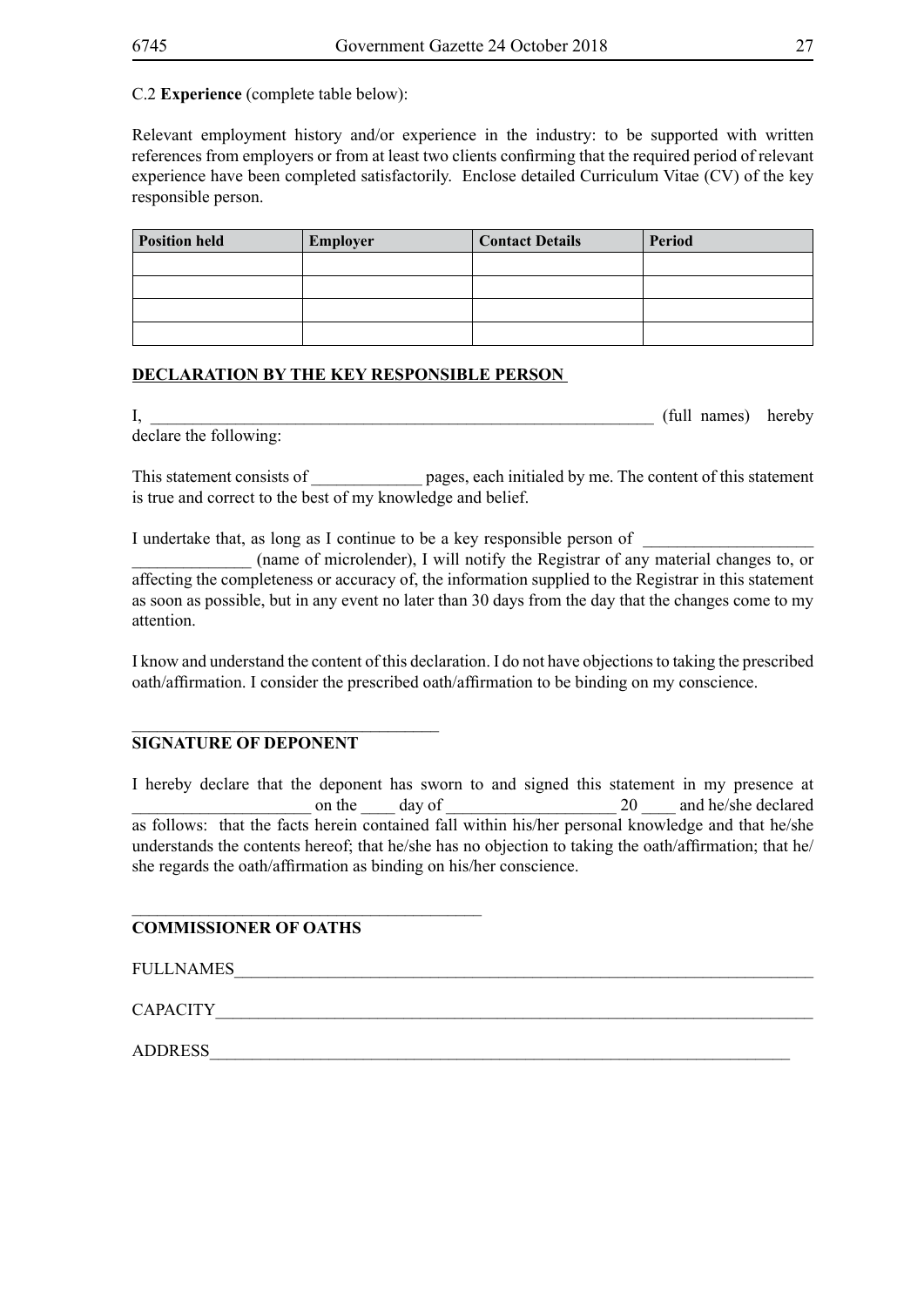## **MICROLENDING ACT, 2018**

#### **THE SUBMISSION OF RETURNS, STATEMENTS AND REPORTS**

#### **ML.S.3**

*issued by NAMFISA under subsection 35(5)of the Microlending Act, 2018 \_\_\_\_\_\_\_\_\_\_\_\_\_\_\_\_\_\_\_\_\_\_\_\_\_\_\_\_\_\_\_\_\_\_\_\_\_\_\_\_\_\_\_\_\_\_\_\_\_\_\_\_\_\_\_\_\_\_\_\_\_\_\_\_\_\_\_\_\_\_\_\_\_\_\_\_\_\_\_*

#### **1. Definitions**

- (1) In this Standard-
	- (a) "Act" means the Microlending Act, 2018, including the regulations made thereunder, and the standards issued by NAMFISA under the Act; and
	- (b) "**NAMFISA ERS**" means the Electronic Regulatory System which facilitates communication between NAMFISA and the microlending industry.
- (2) Words and phrases defined in the Act have the same meaning in this Standard, unless the context indicates otherwise, including, without limitation, the following, as defined in section 1 of the Act:
	- (a) borrower;
	- (b) key responsible person;
	- (c) licensed premises;
	- (d) loan agreement;
	- (e) loan amount;
	- (f) microlender;
	- (g) microlending transaction;
	- (h) NAMFISA; and
	- (i) principal officer.

#### **2. Applicability**

This Standard is applicable to every registered microlender.

- **3.** (1) A microlender must submit the following periodical and other returns, statements and reports to NAMFISA -
	- (a) a MLR-1 return, in the form set out under Schedule 1 attached to this Standard, which is the Certification of Compliance by the registered microlenders' principal officer, within 6 months after the microlender's financial year-end;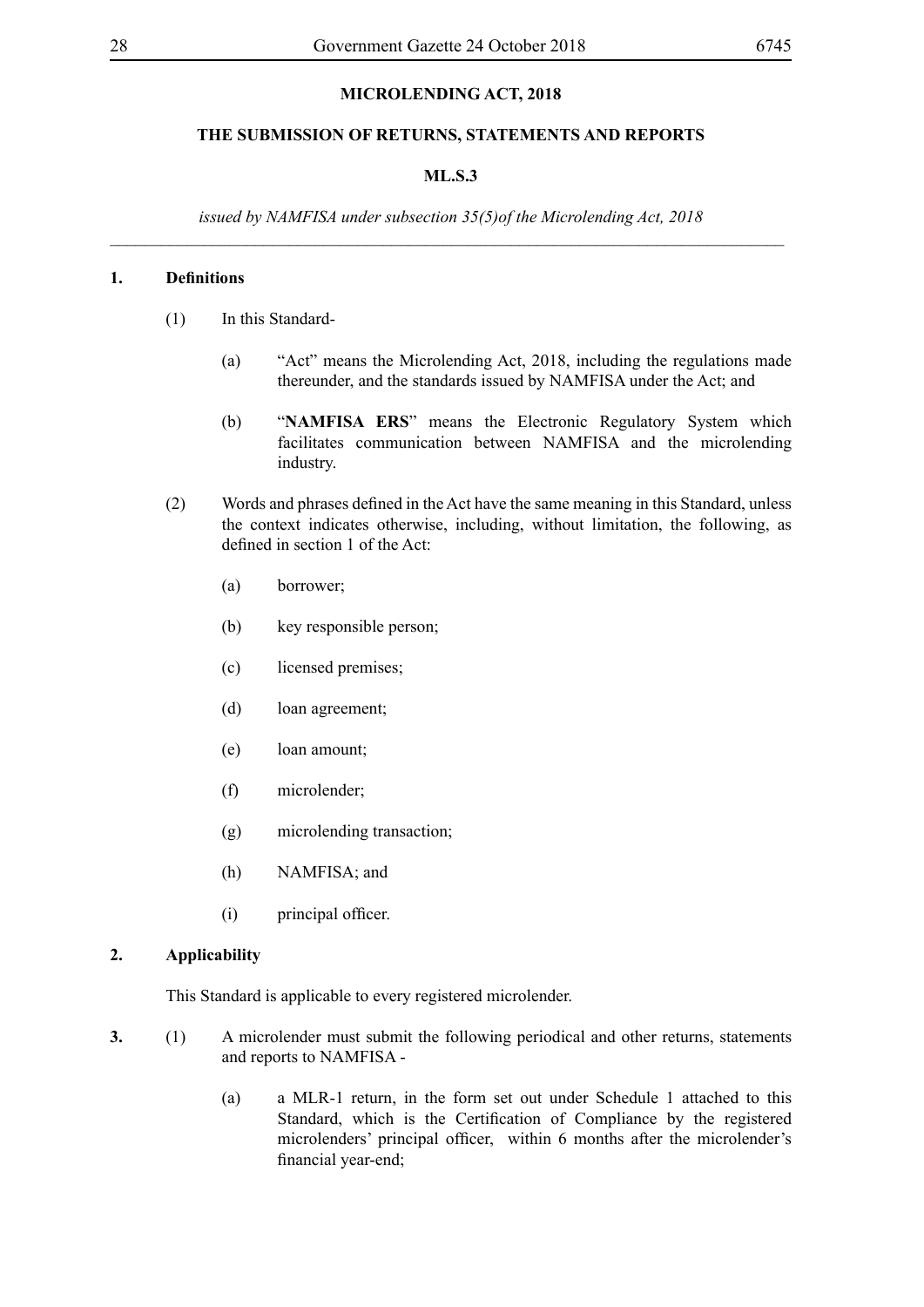- (b) the MLR-1 return referred to in paragraph (a) must be accompanied by the audited annual financial statements in respect of a microlender incorporated as a company, financial statements certified by an accounting officer in respect of a microlender incorporated as any other corporate entity and unaudited financial statements for sole proprietors and partnerships;
- (c) a MLR-2 return, in the form set out under Schedule 2 attached to this Standard, which is the Quarterly Financial and Statistical Return, within 21 calendar days after the last day of each quarter; and
- (d) the MLR-2 return referred to in paragraph (c) must be accompanied by the summarized monthly management reports.
- (2) The quarters for submission of the Quarterly Returns for every calendar year are as follows*:*
	- (a) January until March (Quarter 1);
	- (b) April until June (Quarter 2);
	- (c) July until September (Quarter 3); and
	- (d) October until December (Quarter 4).
- (3) The returns referred to in sub-clause (1) must be submitted to NAMFISA electronically on NAMFISA ERS.
- (4) A microlender must submit a hard copy of the signed ERS declaration, in respect of the returns referred to in sub-clause (1), to NAMFISA within the same periods they are required to submit the returns referred to in sub-clause (1).
- (5) Amicrolender is required to confirm specifically that the following requirements have been complied with in full and that appropriate procedures have been implemented to ensure on-going compliance in the following areas to NAMFISA on the MLR-1 return referred to in sub-clause  $(1)(a)$ :
	- (a) The microlender's registration certificates are displayed prominently at all licensed premises;
	- (b) Written loan agreements are entered into and signed by the microlender and borrower in respect of each microlending transaction;
	- (c) All required information is disclosed in all loan agreements issued by the microlender;
	- (d) The essential terms of the loan agreement are explained to the borrower by the microlender so as to ensure that the meaning and consequences of the agreement are understood;
	- (e) The stipulation with regard to the non-disclosure of confidential information has been complied with;
	- (f) Complete and accurate accounting records are maintained, reflecting all loans issued, all monies advanced, interest, fees and other charges raised, all repayment received and amounts outstanding;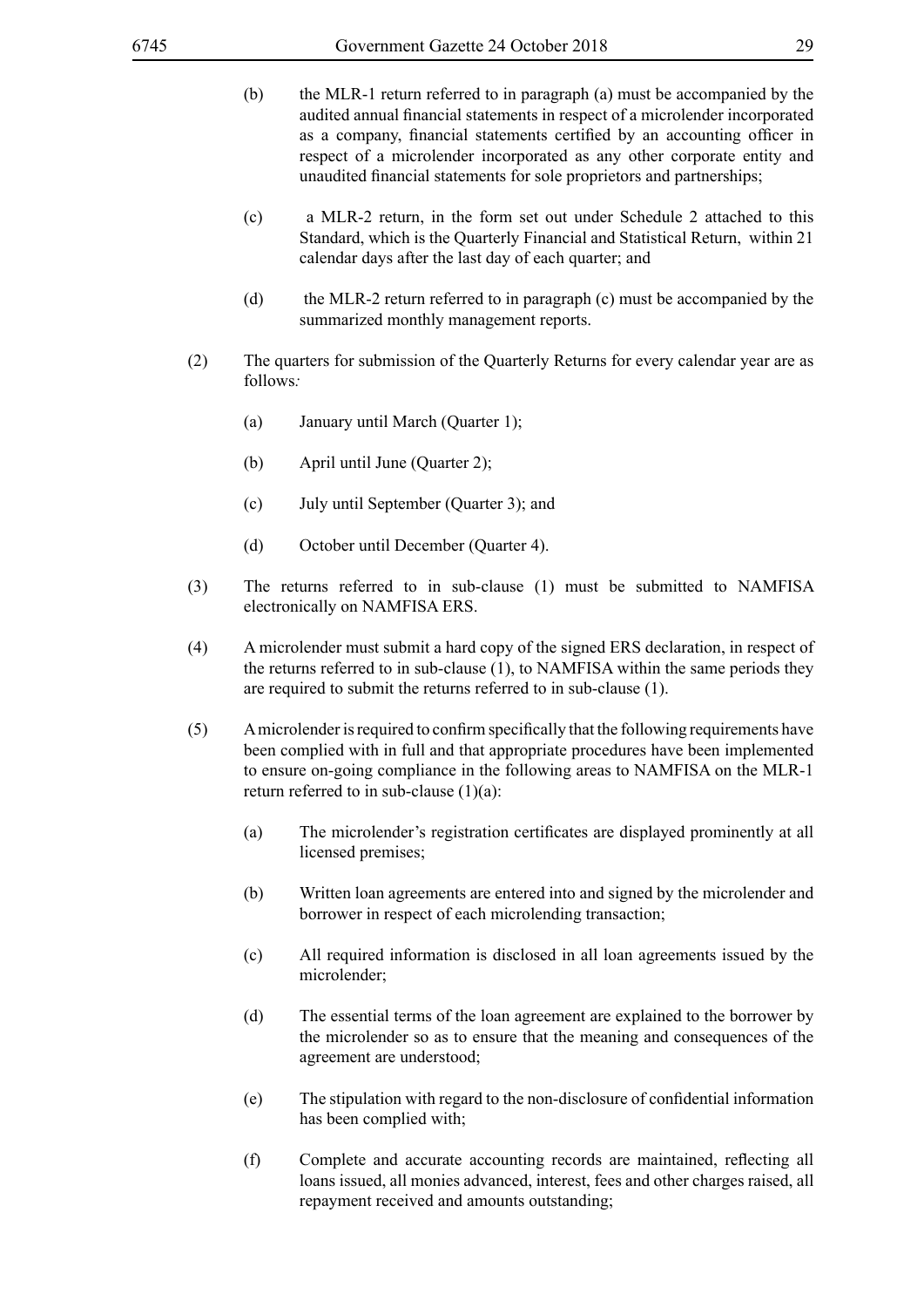- (g) Neither the microlender nor any key responsible person, employee or person connected to the microlender have made use or retained personal information such as pin codes and bank cards for security or collection purposes; and
- (h) The microlender must disclose specific areas of non- compliance and in respect of those areas of non-compliance, the steps taken by the microlender to rectify such non-compliance.
- (6) A microlender is required to submit the following information to NAMFISA on a quarterly basis via the MLR-2 return:
- (a) the microlender should complete the particulars of transactions relating to lending activities during the reporting period (the quarter under review);
- (b) the microlender should complete the details of the income statement from the management accounts of the business for the reporting period;
- (c) the microlender should complete loans disbursement breakdown by length of repayment period (as at reporting date) and loans disbursement breakdown by loan size (as at reporting date);
- (d) the microlender should categorize the loan book at the end of the reporting period in the different age analysis categories;
- (e) the microlender should complete the breakdown of borrowers by gender, the purpose of borrowing and the percentage of secured and unsecured loans during the period under review; and
- (f) the microlender should disclose involvement in any other business activities other than microlending and also the number of active branches that the microlender have.
- (7) A microlender must ensure that processes and controls are in place to support the submission of accurate and reliable information to NAMFISA within the time periods specified in this Standard.
- (8) All information submitted to NAMFISA pursuant to this Standard must be duly authorised and signed by the principal officer.

## **SUPPORTING SCHEDULES**

The following supporting schedule is attached to and form part of this Standard:

- Schedule 1: MLR-1 Certification of compliance
- Schedule 2: MLR-2 Quarterly return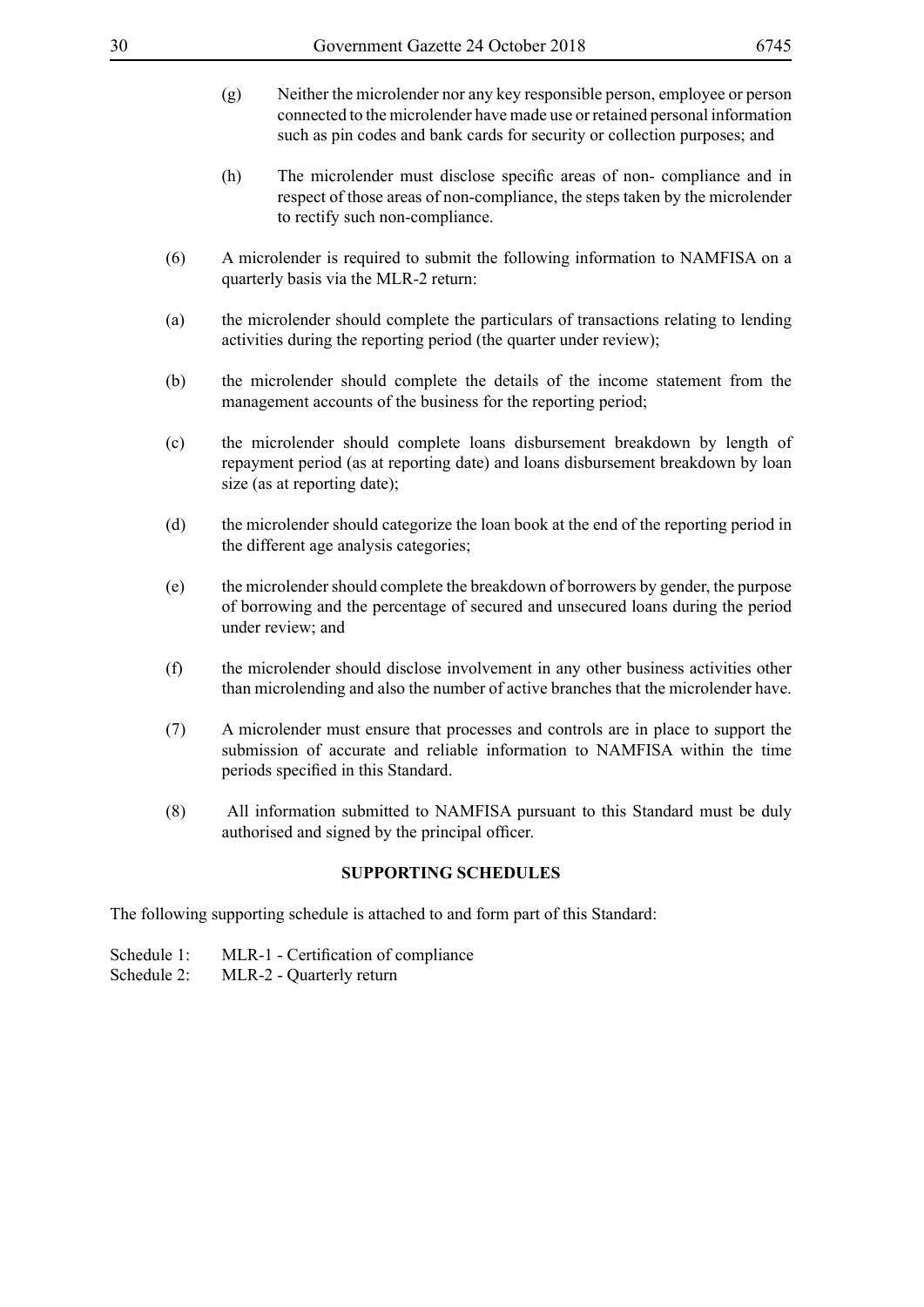## **MLR-1: CERTIFICATION OF COMPLIANCE**

| microlender), has complied with the requirements of the Act. |  |
|--------------------------------------------------------------|--|

I am not aware of any substantial non-compliance with these requirements for the period ............................................................... to ...............................................................

I confirm that all the requirements of the Act have been complied with in full and that appropriate procedures have been implemented to ensure on-going compliance.

I hereby disclose the following areas of non- compliance with the provisions of the Act and in respect of those areas of non-compliance, the steps taken by the microlender to rectify such non-compliance: *(please provide detailed explanation)*

*\_\_\_\_\_\_\_\_\_\_\_\_\_\_\_\_\_\_\_\_\_\_\_\_\_\_\_\_\_\_\_\_\_\_\_\_\_\_\_\_\_\_\_\_\_\_\_\_\_\_\_\_\_\_\_\_\_\_\_\_\_\_\_\_\_\_\_\_\_\_\_\_\_\_\_\_\_\_\_*

*\_\_\_\_\_\_\_\_\_\_\_\_\_\_\_\_\_\_\_\_\_\_\_\_\_\_\_\_\_\_\_\_\_\_\_\_\_\_\_\_\_\_\_\_\_\_\_\_\_\_\_\_\_\_\_\_\_\_\_\_\_\_\_\_\_\_\_\_\_\_\_\_\_\_\_\_\_\_\_*

*\_\_\_\_\_\_\_\_\_\_\_\_\_\_\_\_\_\_\_\_\_\_\_\_\_\_\_\_\_\_\_\_\_\_\_\_\_\_\_\_\_\_\_\_\_\_\_\_\_\_\_\_\_\_\_\_\_\_\_\_\_\_\_\_\_\_\_\_\_\_\_\_\_\_\_\_\_\_\_*

*\_\_\_\_\_\_\_\_\_\_\_\_\_\_\_\_\_\_\_\_\_\_\_\_\_\_\_\_\_\_\_\_\_\_\_\_\_\_\_\_\_\_\_\_\_\_\_\_\_\_\_\_\_\_\_\_\_\_\_\_\_\_\_\_\_\_\_\_\_\_\_\_\_\_\_\_\_\_\_*

Signed on behalf of the board of Directors / Members / Trustees of:

(name of microlender)

Date:

Name: \_\_\_\_\_\_\_\_\_\_\_\_\_\_\_\_\_\_\_\_\_\_\_\_\_\_\_\_\_\_\_

Signature: \_\_\_\_\_\_\_\_\_\_\_\_\_\_\_\_\_\_\_\_\_\_\_\_\_\_\_\_

Capacity: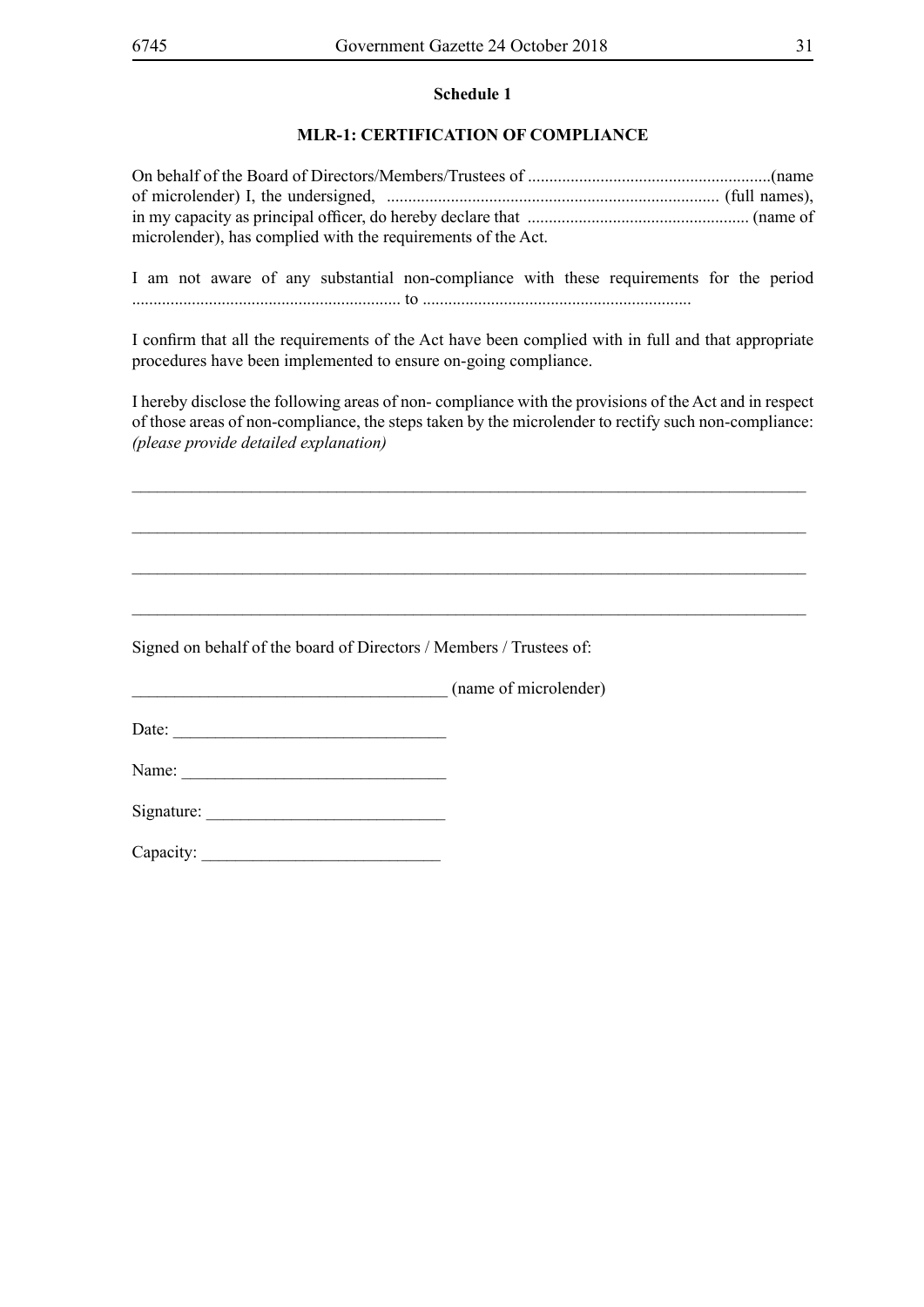## **MLR-2 - QUARTERLY RETURN**

## **PART 1: REPORTING PERIOD ANALYSIS**

|                                                                         | As at end of period |
|-------------------------------------------------------------------------|---------------------|
| (a) Total Namibia dollar value of loans disbursed during the period     |                     |
| (b) Total number of Loans disbursed during the period                   |                     |
| (c) Total value of Debtors balance/Accounts Receivable at end of period |                     |
| (d) Total number of borrowers in book at last day of reporting period   |                     |
| (e) Total number of employees on last day of period                     |                     |

## **PART 2: FINANCIAL ANALYSIS INCOME STATEMENT**

| Income                                                                                                                |  |
|-----------------------------------------------------------------------------------------------------------------------|--|
| (a) Interest Income from Loans disbursed for the quarter only                                                         |  |
| (b) Income from Administration Fee for the quarter                                                                    |  |
| (c) Commissions for the quarter                                                                                       |  |
| (d) Other loan related income for the quarter (specify) (may include default<br>interest charged on overdue accounts) |  |
| (E) Gross income from microlending $(a+b+c+d)$                                                                        |  |
| (f) Bad debts (the amount of provision for bad debt for the quarter and <b>not</b> actual<br>written off)             |  |
| (g) Interest paid (cost of funding)                                                                                   |  |
|                                                                                                                       |  |
| (H) Net income from microlending operations $(E - f - g)$                                                             |  |
|                                                                                                                       |  |
| (I) Total expenses Related to microlending transactions                                                               |  |
|                                                                                                                       |  |
| (J) Net profit before tax $(H - I)$                                                                                   |  |
| (K) Less tax Paid                                                                                                     |  |
| (L) Net profit after tax $(J - K)$                                                                                    |  |

## **PART 3: LOANS ANALYSIS**

## **3.1 Loans disbursement breakdown by length of repayment period (As at reporting date.)**

|                 | $1$ to 5<br>months | months | 12<br>months | 24<br>months | 36<br>months | 48<br>months | 60<br>months | Total |
|-----------------|--------------------|--------|--------------|--------------|--------------|--------------|--------------|-------|
| Number of Loans |                    |        |              |              |              |              |              |       |
| NS dollar value |                    |        |              |              |              |              |              |       |

## **3.2 Loans disbursement breakdown by loan size (as at reporting date)**

|                 | <b>N\$1-10</b><br>000 | $+$ N\$10<br>$000 -$<br>20 000 | $+$ N\$20<br>$000 -$<br>30 000 | $+$ N\$30<br>$000 - 40$<br>000 | $+$ N\$40<br>$000 - 50$<br>000 | $+$ N\$50<br>$000 - 100$<br>000 | <b>Total</b> |
|-----------------|-----------------------|--------------------------------|--------------------------------|--------------------------------|--------------------------------|---------------------------------|--------------|
| Number of Loans |                       |                                |                                |                                |                                |                                 |              |
| <b>NS Value</b> |                       |                                |                                |                                |                                |                                 |              |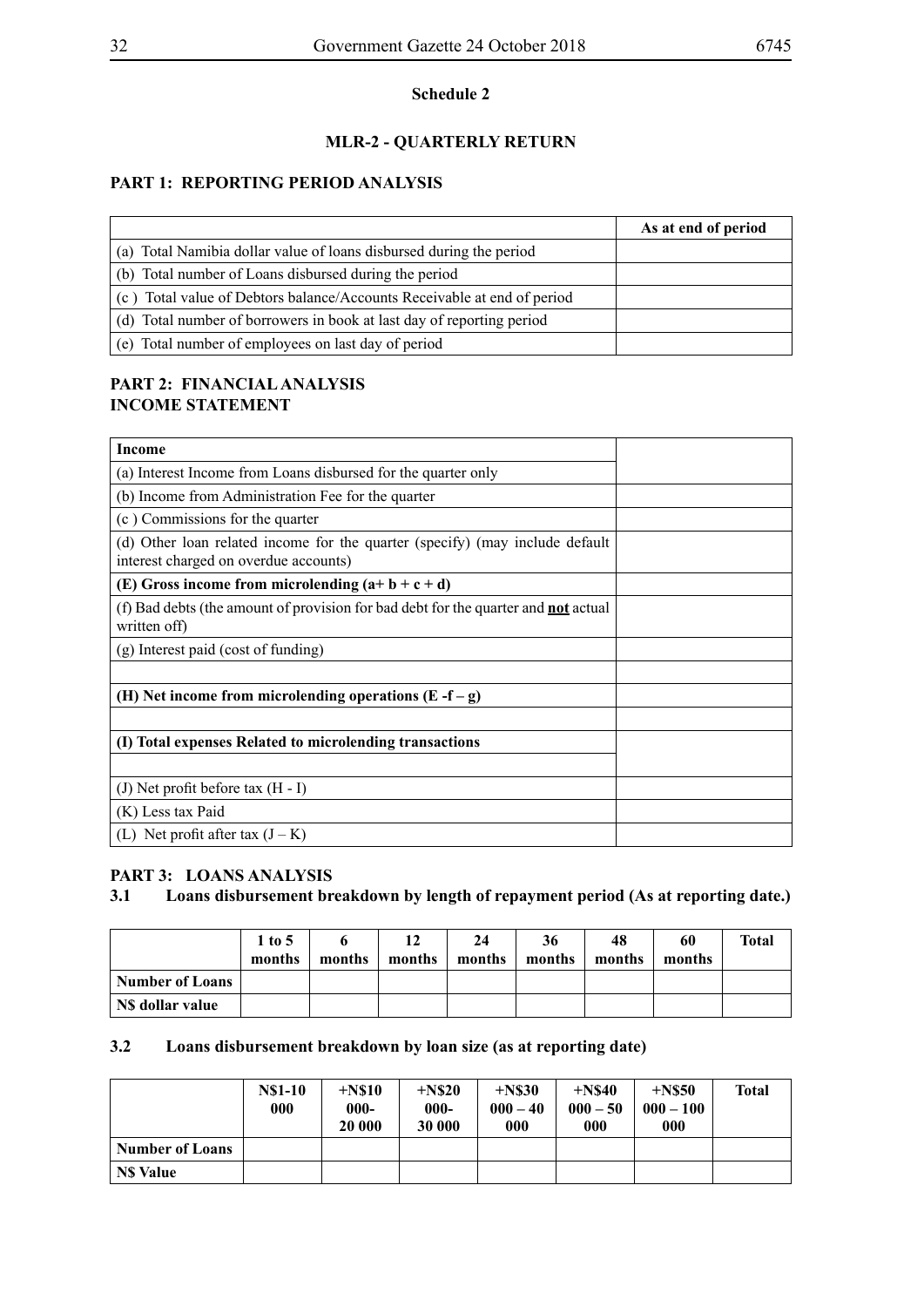## **PART 4: LOAN DEBTORS RISK ANALYSIS**

## **4.1 Age analysis of Debtor balances including finance charges**

| <b>Current (Running</b><br>balances of all active<br>loans) | $30-60$ days<br>(Arrears) | 60-90 days<br>(Arrears) | 90-120 days<br>(Arrears) | $+120$ days<br>(Arrears) | <b>Total</b> |
|-------------------------------------------------------------|---------------------------|-------------------------|--------------------------|--------------------------|--------------|
|                                                             |                           |                         |                          |                          |              |

#### **4.2 Age analysis of Debtor balances excluding finance charges**

| <b>Current (Running)</b><br>balances of all active<br>loans) | $30-60$ days<br>(Arrears) | 60-90 days<br>(Arrears) | 90-120 days<br>(Arrears) | $+120$ days<br>(Arrears) | <b>Total</b> |
|--------------------------------------------------------------|---------------------------|-------------------------|--------------------------|--------------------------|--------------|
|                                                              |                           |                         |                          |                          |              |

#### **4.3 Age analysis by number of debtors as per the Debtors balances at end of reporting period**

| <b>Current (Running</b><br>balances of all active<br>loans) | <b>30-60 days</b><br>(Arrears) | 60-90 days<br>(Arrears) | 90-120 days<br>(Arrears) | $+120$ days<br>(Arrears) | <b>Total</b> |
|-------------------------------------------------------------|--------------------------------|-------------------------|--------------------------|--------------------------|--------------|
|                                                             |                                |                         |                          |                          |              |

## **4.4 Method on collection of funds based on number of loans disbursed as at reporting date in percentage %**

| <b>Payroll deduction %</b> | <b>Debit Orders %</b> | Cash collection % | Other methods % |
|----------------------------|-----------------------|-------------------|-----------------|
|                            |                       |                   |                 |

#### **4.5 Analysis of loans written off and rescheduled**

| Number of Loans written<br>off as bad debt during<br>the period (Actual for<br>quarter) | Namibia Dollar value<br>of bad debts written off<br>during the period (Actual<br>for quarter) | Number of Loans<br>rescheduled during the<br>period | Namibia Dollar value of<br>loan rescheduled during<br>the period |
|-----------------------------------------------------------------------------------------|-----------------------------------------------------------------------------------------------|-----------------------------------------------------|------------------------------------------------------------------|
|                                                                                         |                                                                                               |                                                     |                                                                  |

## **PART 5: BORROWER INFORMATION**

#### **5.1 Breakdown of borrowers by gender (as per loan disbursements of quarter)**

|                                          | <b>Number of Loans</b> | Namibia Dollar Value of<br>Loans |
|------------------------------------------|------------------------|----------------------------------|
| <b>Disbursements to female borrowers</b> |                        |                                  |
| <b>Disbursement to male borrowers</b>    |                        |                                  |
|                                          |                        |                                  |

## **5.2 Loan breakdown by purpose of borrowing during the period (as per loan disbursements of quarter)**

|                 | <b>Business</b> |  | Housing   Education   Furniture   Consumption   Other uses | Total |
|-----------------|-----------------|--|------------------------------------------------------------|-------|
| Number          |                 |  |                                                            |       |
| <b>NS Value</b> |                 |  |                                                            |       |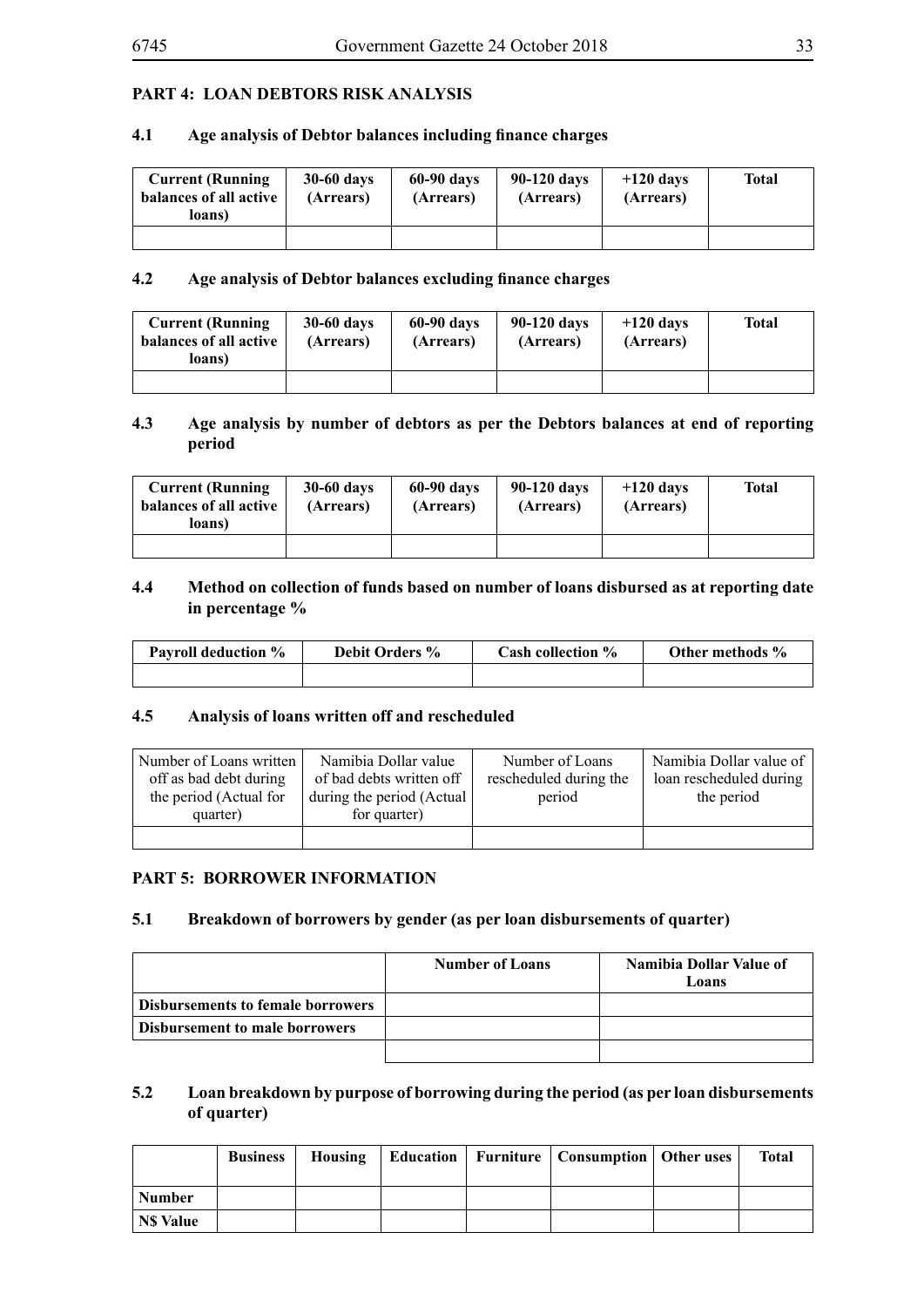## **5.3 Indicate % of loans secured and unsecured. (as per loan disbursements of quarter)**

|                        | Percentage of total | NS value of loans |
|------------------------|---------------------|-------------------|
| <b>Secured loans</b>   |                     |                   |
| <b>Unsecured loans</b> |                     |                   |
|                        |                     |                   |

## **PART 6: MICROLENDER'S OTHER BUSINESS INTEREST**

## **6.1 Indicate microlender's involvement in any other type of business**

| <b>Sale of Furniture</b> | <b>Cash converting</b> | Insurance | Debt collection | Other (specify) |
|--------------------------|------------------------|-----------|-----------------|-----------------|
|                          |                        |           |                 |                 |

## **6.2 Indicate microlender's number of registered branches/ offices including main office/ head office as at reporting period**



Signed on behalf of the board of Directors / Members / Trustees of:

Date: \_\_\_\_\_\_\_\_\_\_\_\_\_\_\_\_\_\_\_\_\_\_\_\_\_\_\_\_\_\_\_\_\_\_\_\_\_

\_\_\_\_\_\_\_\_\_\_\_\_\_\_\_\_\_\_\_\_\_\_\_\_\_\_\_\_\_\_\_\_\_\_\_\_\_\_\_\_\_\_

| Name: |  |
|-------|--|
|       |  |

Signature:

Capacity: \_\_\_\_\_\_\_\_\_\_\_\_\_\_\_\_\_\_\_\_\_\_\_\_\_\_\_\_\_\_\_\_\_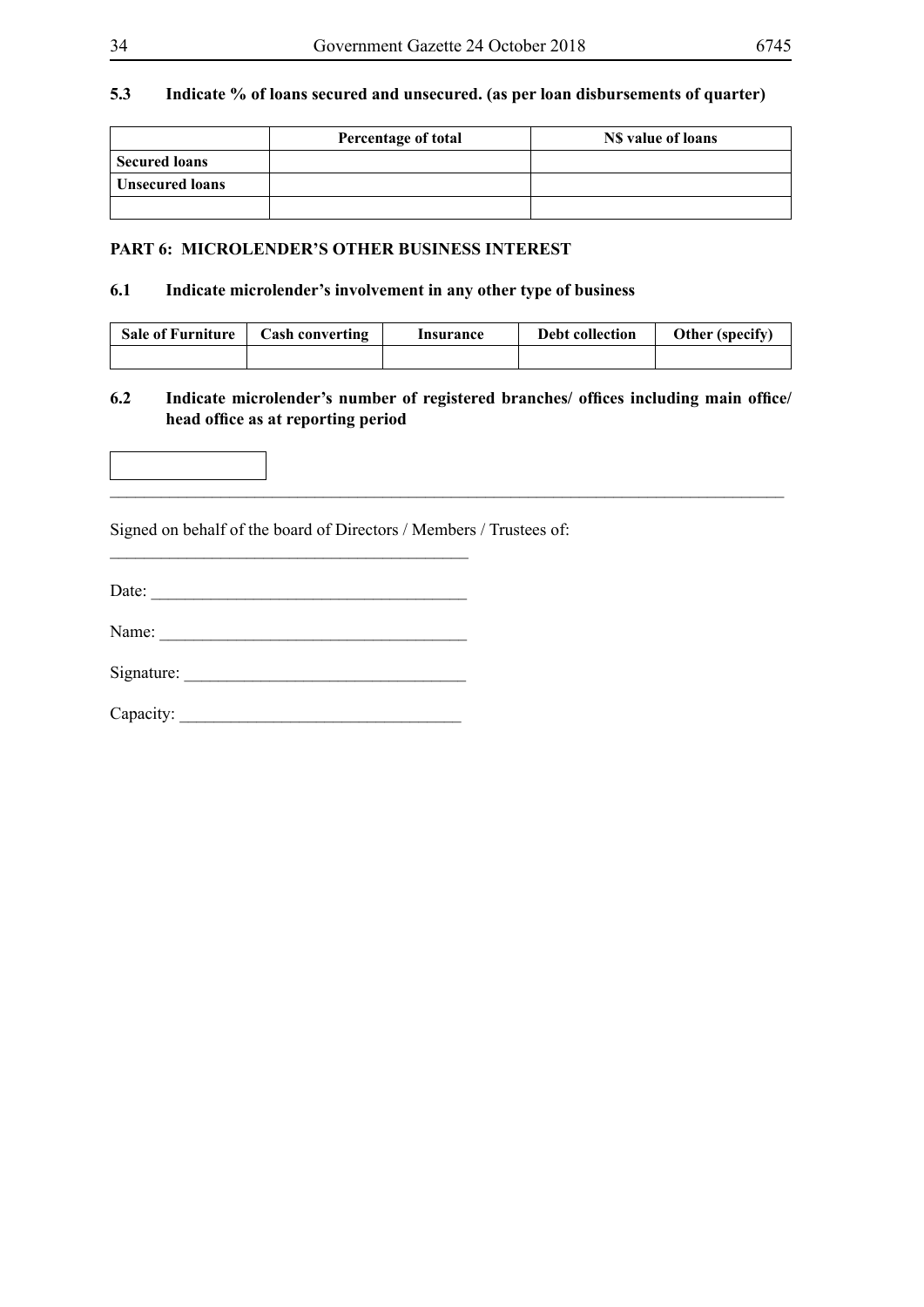## **MICROLENDING ACT, 2018**

## **THE FORM AND CONTENT OF THE AFFORDABILITY ASSESSMENT**

## **ML.S.4**

*issued by NAMFISA under section 35(5) of the Microlending Act, 2018*  $\_$ 

## **1. Definitions**

- (1) In this Standard, "Act" means the Microlending Act, 2018, including the regulations made thereunder, and the standards issued by NAMFISA under the Act.
- (2) Words and phrases defined in the Act have the same meaning in this Standard, unless the context indicates otherwise, including, without limitation, the following as defined in section 1 of the Act:
	- (a) borrower;
	- (b) finance charges;
	- (c) loan amount;
	- (d) microlender; and
	- (e) microlending transaction.

## **2. Applicability**

This Standard is applicable to all microlenders registered under the Act and to every microlending transaction concluded.

## **3. Requirement for affordability assessment**

- (1) No microlender may enter into a microlending transaction with any borrower or provide a loan to any borrower unless an affordability assessment, based on and containing at least the detail of the form set out under Schedule 1 attached to this Standard, clearly demonstrates the borrower's ability to repay the loan and the finance charges, taking into consideration the borrower's income and all other existing financial obligations.
- (2) No microlender may enter into a microlending transaction with any borrower or provide a loan where, in terms of the affordability assessment, the amount of the repayment of the loan exceeds 50 percent of the borrower's net monthly salary or ⅓ (one-third) of the borrower's gross salary, whichever is the lesser amount.

## **4. Form and content of the affordability assessment**

The form and content of the affordability assessment to be performed by a microlender in respect of each microlending transaction, is set out under Schedule 1 attached to this **Standard**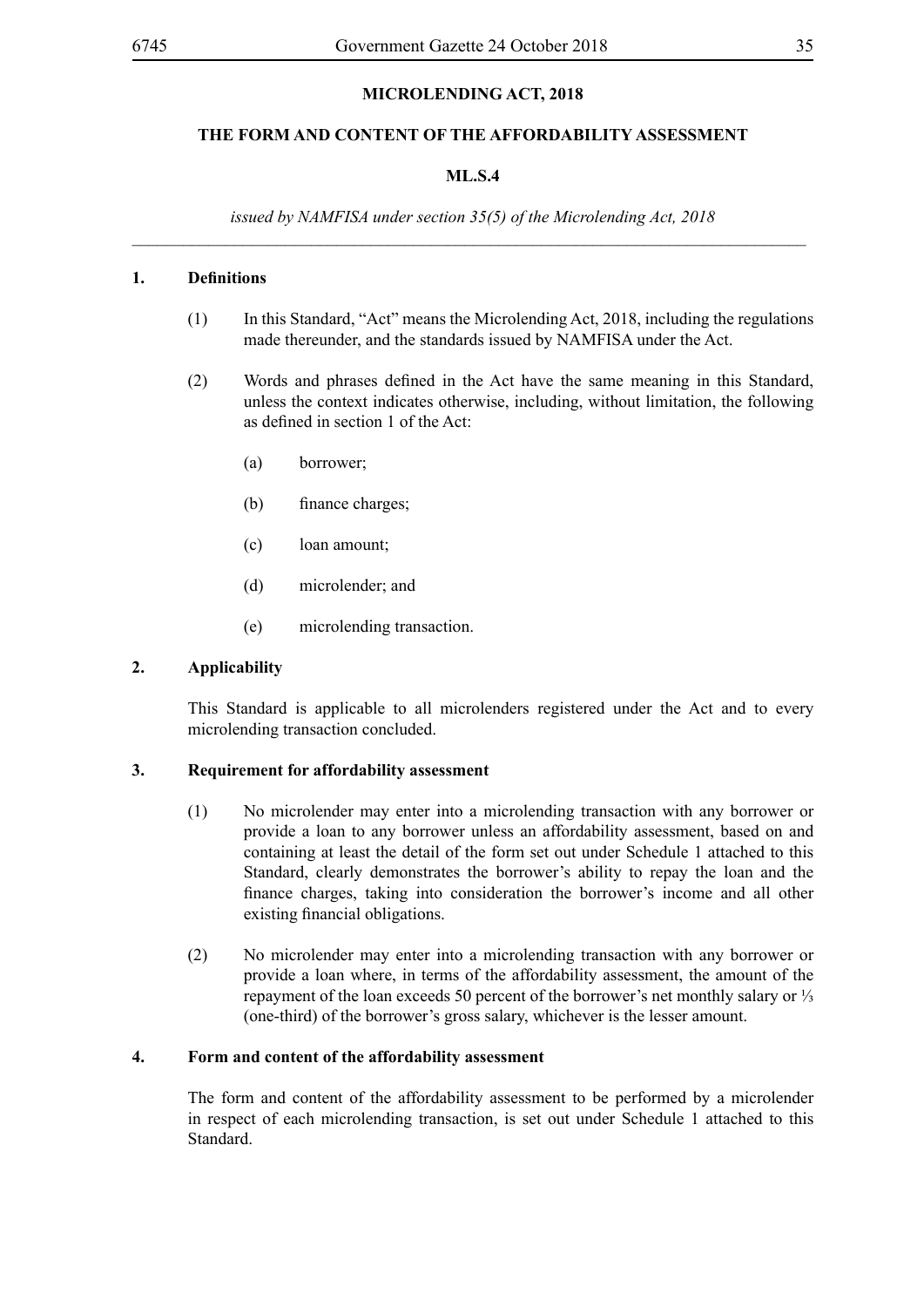## **SUPPORTING SCHEDULES**

The following supporting schedule is attached to and form part of this Standard:

Schedule 1: Affordability assessment form and content

## **Schedule 1**

#### **AFFORDABILITY ASSESSMENT FORM AND CONTENT**

## **PART 1: PERSONAL INFORMATION OF THE LOAN APPLICANT / BORROWER**

| Telephone Number (home): |
|--------------------------|
|                          |
|                          |
|                          |
|                          |
|                          |

 $\_$  , and the set of the set of the set of the set of the set of the set of the set of the set of the set of the set of the set of the set of the set of the set of the set of the set of the set of the set of the set of th

## **PART 2: INCOME**

(Please attached copy of payslip and 3 months bank statements)

Gross Salary

*Deductions* 

Tax

Medical Aid

Pension

Other Deductions (specify)

Total Deductions

Other Income (specify the source)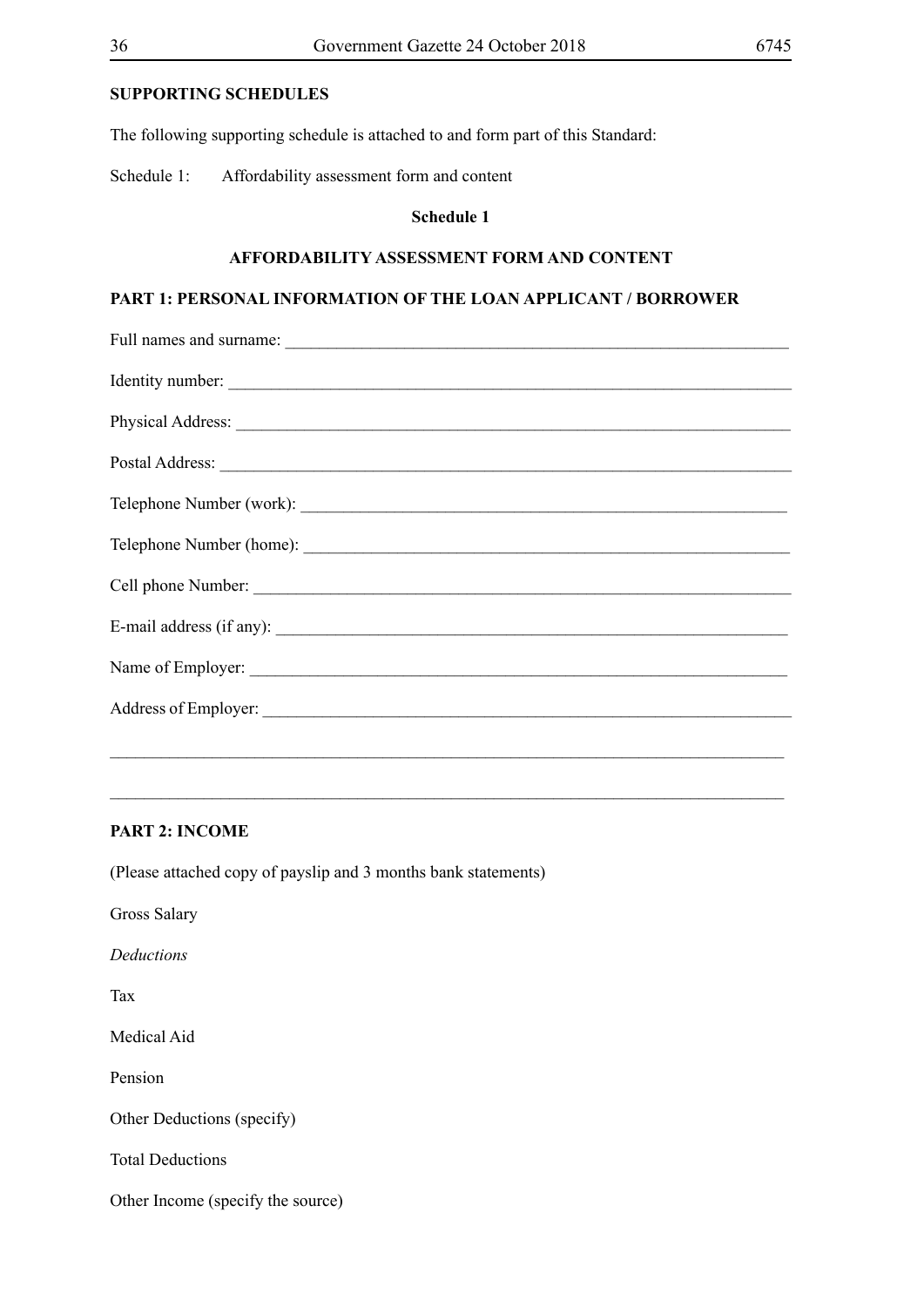## **PART 3: OTHER MONTHLY COMMITMENTS**

(Please list all monthly commitments other than outstanding debt, i.e. school fees, travelling costs, medical expenses, etc.).

## **PART 4: DECLARATION BY LOAN APPLICANT / BORROWER**

- 1. I undertake to comply with all requests for information or documentation from the microlender to assist him/her to evaluate my state of indebtedness.
- 2. I hereby consent to the submission of my information to registered credit bureaus by the microlender.
- 3. I also consent that the microlender may obtain my credit record from any/all registered credit bureaus and any other person.
- 4. I confirm that the information disclosed to the microlender for purposes of the affordability assessment is, to the best of my knowledge, true and correct.

Signed at [*name of place*] on this [*date*] day of [*month and year*].

\_\_\_\_\_\_\_\_\_\_\_\_\_\_\_\_\_\_\_\_\_\_\_\_ \_\_\_\_\_\_\_\_\_\_\_\_\_\_\_\_\_\_\_\_\_\_

Loan applicant / Borrower's signature

 $\overline{\text{On behalf of the microlender}}$   $\overline{\text{Capacity/Position/Job Title}}$ 

 $\overline{\phantom{a}}$  , where  $\overline{\phantom{a}}$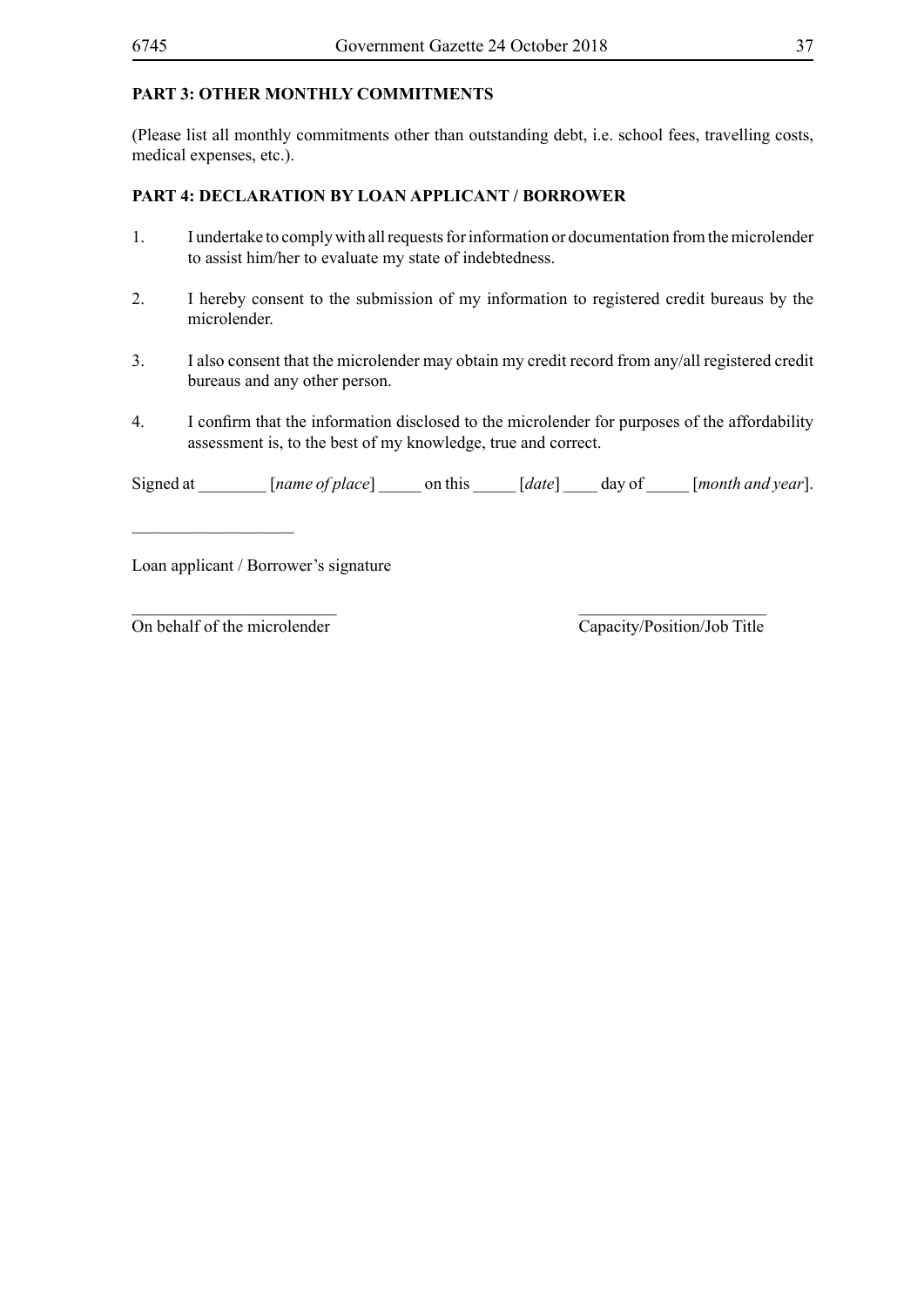## **MICROLENDING ACT, 2018**

## **THE TERMS AND CONDITIONS OF THE STANDARD LOAN AGREEMENT**

## **ML.S.5**

*issued by NAMFISA under section 35(5) of the Microlending Act, 2018* \_\_\_\_\_\_\_\_\_\_\_\_\_\_\_\_\_\_\_\_\_\_\_\_\_\_\_\_\_\_\_\_\_\_\_\_\_\_\_\_\_\_\_\_\_\_\_\_\_\_\_\_\_\_\_\_\_\_\_\_\_\_\_\_\_\_\_\_\_\_\_\_\_\_\_\_\_\_\_

#### **1. Definitions**

- (1) In this Standard, "Act" means the Microlending Act, 2018, including the regulations made thereunder, and the standards issued by NAMFISA under the Act.
- (2) Words and phrases defined in the Act have the same meaning in this Standard, unless the context indicates otherwise, including, without limitation, the following, as defined in section 1 of the Act:
	- (a) borrower;
	- (b) finance charges;
	- (c) loan agreement;
	- (d) loan amount;
	- (e) microlender; and
	- (f) microlending transactions.
	- (g) NAMFISA;

#### **2. Applicability**

This Standard is applicable to all microlenders registered under the Act.

## **3. Terms of standard loan agreement**

- (1) The standard written loan agreement to be used in respect of every microlending transaction must, at a minimum, provide –
	- (a) the principal debt in Namibia Dollars and cents;
	- (b) the total amount repayable in Namibia Dollars and cents at the then current interest rate, over the repayment period;
	- (c) the amount of finance charges in Namibia Dollars and cents at the applicable rate, over the repayment period and the elements comprising the finance charges;
	- (d) the finance charge rate, whether this is fixed or variable and, if variable, how it may vary;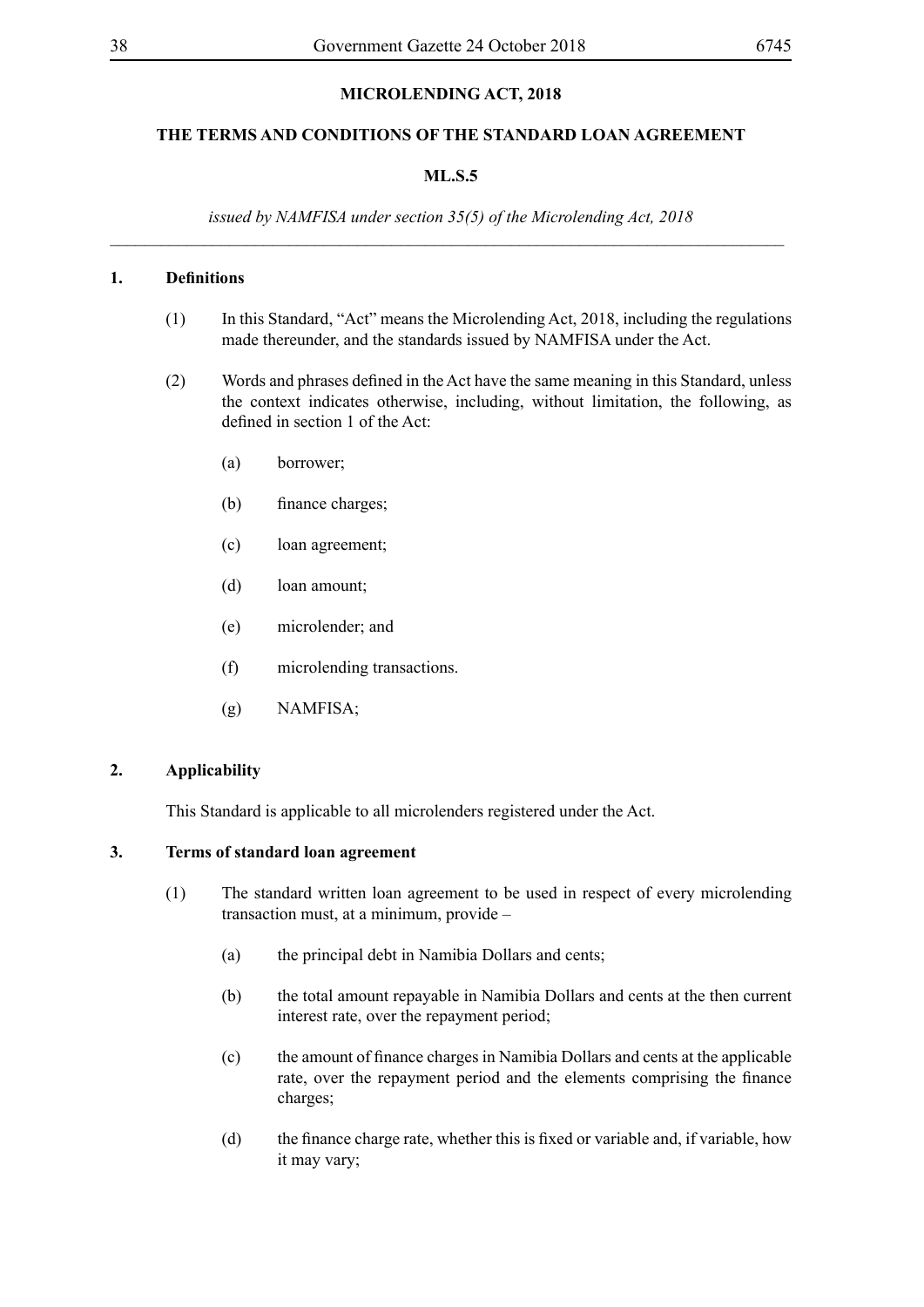- (e) the nature and amount of any insurance, if required, including the name of the insurer and the amount of the premiums payable;
- (f) the penalty interest and any additional costs that would become payable to the microlender in the case of default by the loan applicant / borrower and how that would be calculated;
- (g) the instalment amount in Namibia Dollars and cents, at the then current interest rate, and the number of instalments;
- (h) the period of the microlending transaction;
- (i) any other costs and expenses;
- (j) that the microlender may not, without the express consent of the loan applicant / borrower and apart from disclosing relevant information to a registered credit bureau, disclose any confidential information obtained in the course of a microlending transaction other than if it is required by a court order from a court with competent jurisdiction;
- (k) that the microlender may not, without the express written consent of the loan applicant / borrower, obtain from or to disclose to a third party, other than a registered credit bureau, the loan applicant / borrower's credit record and payment history;
- (l) that the microlender may not collect or attempt to collect legal costs in excess of costs allowed on a party and party scale in terms of the Magistrates' Courts Act, 1944 (Act No. 32 of 1944) or the High Court Act, 1990 (Act No. 16 of 1990);
- (m) that any consent to judgment forms or emolument attachment orders obtained prior to the borrower defaulting, is considered void and not enforceable;
- (n) that complaints which cannot be resolved between the microlender and the borrower should be referred to the Financial Services Adjudicator or NAMFISA;
- (o) that the borrower may cancel the microlending transaction within three (3) business days after signing of the loan agreement, provided that the loan amount and pro rata finance charges in terms of section 26(2) at the rate applicable to that microlending transaction, be repaid simultaneously;
- (p) that the borrower may make additional payments or settle the outstanding balance early in one or more payments without any penalties being levied for early settlement and that the microlender may, in such event, only stipulate for demand or receive from the borrower pro rata finance charges at the rate applicable to that microlending transaction;
- (q) that no addition to or variation of the agreement shall be of any force and effect unless the change reduces the borrower's liabilities under the agreement or the change is recorded in writing and signed by both parties; and
- (r) that the agreement shall be governed in all respects by the laws of the Republic of Namibia.